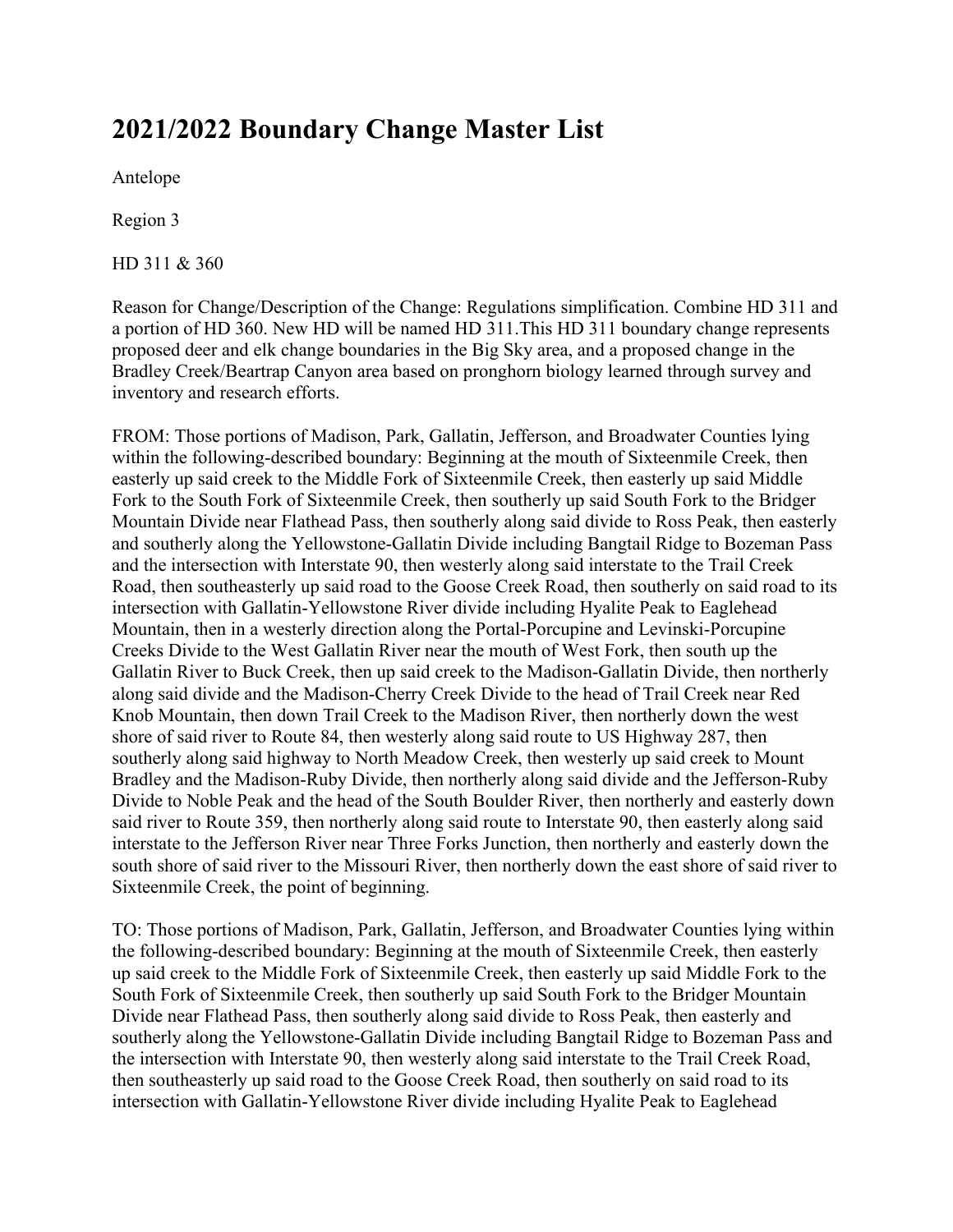Mountain, then in a westerly direction along the Portal-Porcupine and Levinski-Porcupine Creeks Divide to the Gallatin River near the mouth of the West Fork, then west along the West Fork to Highway 64, then west along Highway 64 to the Gallatin-Madison Watershed Divide, then northerly and westerly along said divide to Red Knob Mountain, then westerly along Trail Creek to its intersection with the Ennis Lake Road in Beartrap Canyon, then southerly along said road to North Ennis Lake Road, then westerly along said road to its intersection with US Highway 287, then northerly along said highway to North Meadow Creek, then westerly up said creek to Mount Bradley and the Madison-Ruby Divide, then northerly along said divide and the Jefferson-Ruby Divide to Noble Peak and the head of the South Boulder River, then northerly and easterly down said river to Route 359, then northerly along said route to Interstate 90, then easterly along said interstate to the Jefferson River near Three Forks Junction, then northerly and easterly down the south shore of said river to the Missouri River, then northerly down the east shore of said river to Sixteenmile Creek, the point of beginning.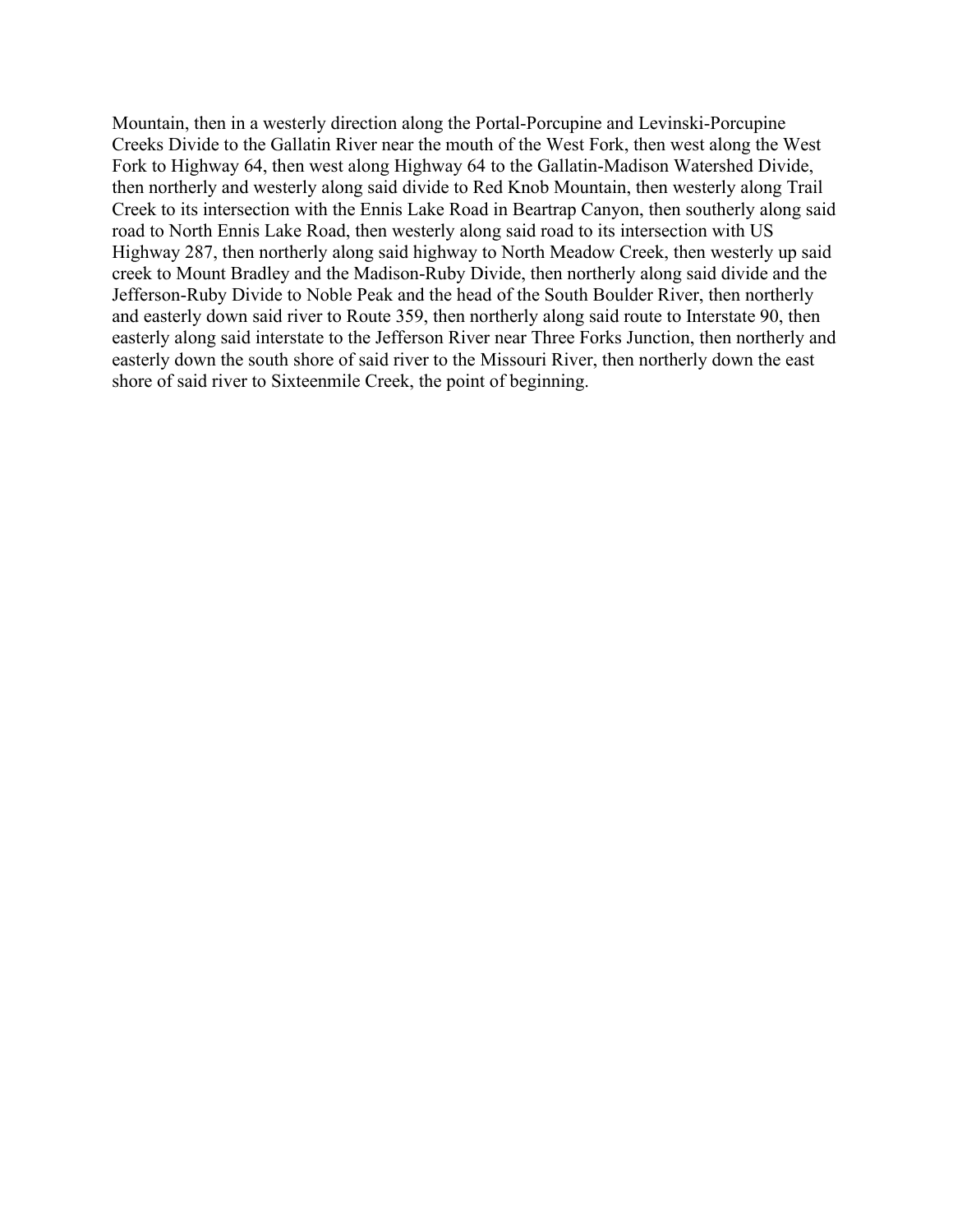HD 317 & 340

Reason for Change/Description of the Change: Regulations simplification. This is a renaming of HD 340 to match HD numbers more closely to deer and elk HD 317.

Renaming only.

FROM: Those portions of Beaverhead, Madison, Jefferson and Silver Bow Counties lying within the following-described boundary: Beginning at Dillon, then northerly along Route 41 to its junction with Route 55, then northwesterly along said route to its junction with Interstate 90 at Whitehall, then westerly along said interstate to its junction with Interstate 15, west of Butte, then southerly along said interstate to Dillon, the point of beginning.

TO: Those portions of Beaverhead, Madison, Jefferson and Silver Bow Counties lying within the following-described boundary: Beginning at Dillon, then northerly along Route 41 to its junction with Route 55, then northwesterly along said route to its junction with Interstate 90 at Whitehall, then westerly along said interstate to its junction with Interstate 15, west of Butte, then southerly along said interstate to Dillon, the point of beginning.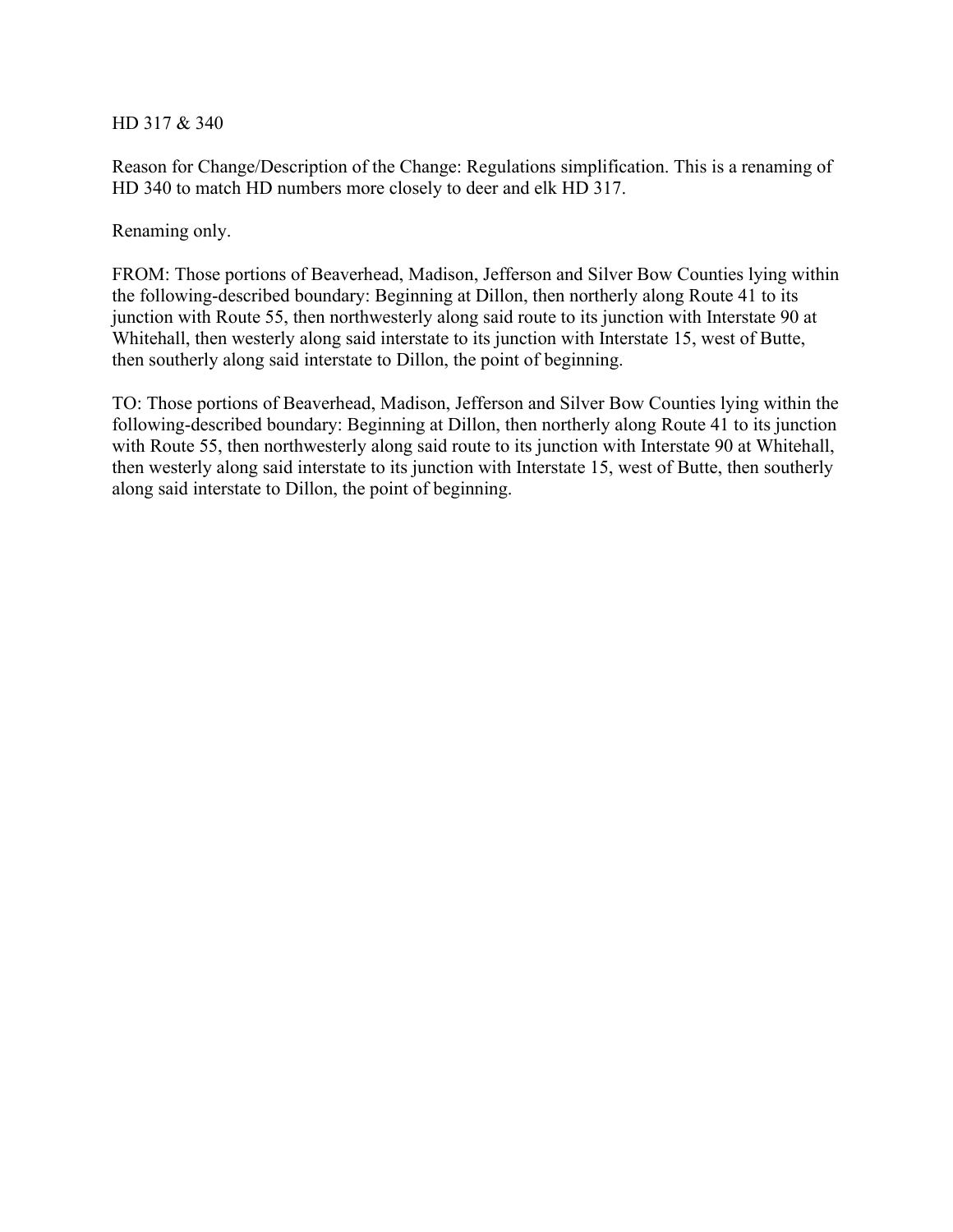#### HD 321 & 330

Reason for Change/Description of the Change: Statewide regulations simplification. Combine HD 321 and HD 330. New HD will be named HD 321.

FROM: Those portions of Beaverhead and Madison Counties lying within the followingdescribed boundary: Beginning at the Montana-Idaho border on Interstate 15, then easterly and northerly along said border (Continental Divide) to the Madison River-Red Rock Creek Divide, then westerly along said divide through Lone Tree Pass and westerly over Deer Mountain to Elk Lake at the Limestone Creek confluence, then northerly along the east shores of Elk, Hidden, Cliff and Wade Lakes and connecting trails and roads to Lake Creek, then north along Lake Creek to the West Fork of the Madison River, then westerly up said river to the Centennial-Ruby Divide, then westerly along said divide and Centennial-Blacktail Divide and continuing northwesterly along said divide and Sage Creek-Blacktail Divide to Clark Canyon, then westerly down Clark Canyon to Interstate 15, then southerly along said interstate to the Montana-Idaho border, the point of beginning.NOTE: The Red Rock Lakes National Wildlife Refuge is not closed to antelope hunting by the Montana Fish & Wildlife Commission however, portions of the refuge may be closed to trespass by the U.S. Fish and Wildlife Service. Hunters are asked to check with the Refuge Manager before hunting on the refuge - Area Map and Rules available at 406-276-3536 or http://www.fws.gov/redrocks/Index.htm.

TO: Those portions of Madison and Beaverhead Counties lying within the following-described boundary: Beginning at Twin Bridges, southeasterly along Montana Highway 287 to the top of the Virginia City Pass, then southerly along the Madison-Ruby River Watershed Divide to the intersection of USFS Roads 9676 and 290, then southernly along USFS Road 290 to the intersection with the West Fork of the Madison River, then easterly along the West Fork of the Madison River to its confluence with Lake Creek, then southernly along Lake Creek to Hidden Lake, then southernly along USFS Road 628 to Elk Lake, then easterly along the Red Rock River-Antelope Creek Watershed Divide to the Continental Divide, then southernly along the Continental Divide to the Montana-Idaho border, then westerly along the Montana-Idaho border to the intersections with Interstate 15 at the Monida Pass, then northerly along Interstate 15 to the intersection with Route 41 at Dillon, then northerly along Route 41 to Twin Bridges, the point of beginning. NOTE: The Red Rock Lakes National Wildlife Refuge is not closed to antelope hunting by the Montana Fish & Wildlife Commission however, portions of the refuge may be closed to trespass by the U.S. Fish and Wildlife Service. Hunters are asked to check with the Refuge Manager before hunting on the refuge - Area Map and Rules available at 406-276-3536 or http://www.fws.gov/redrocks/Index.htm.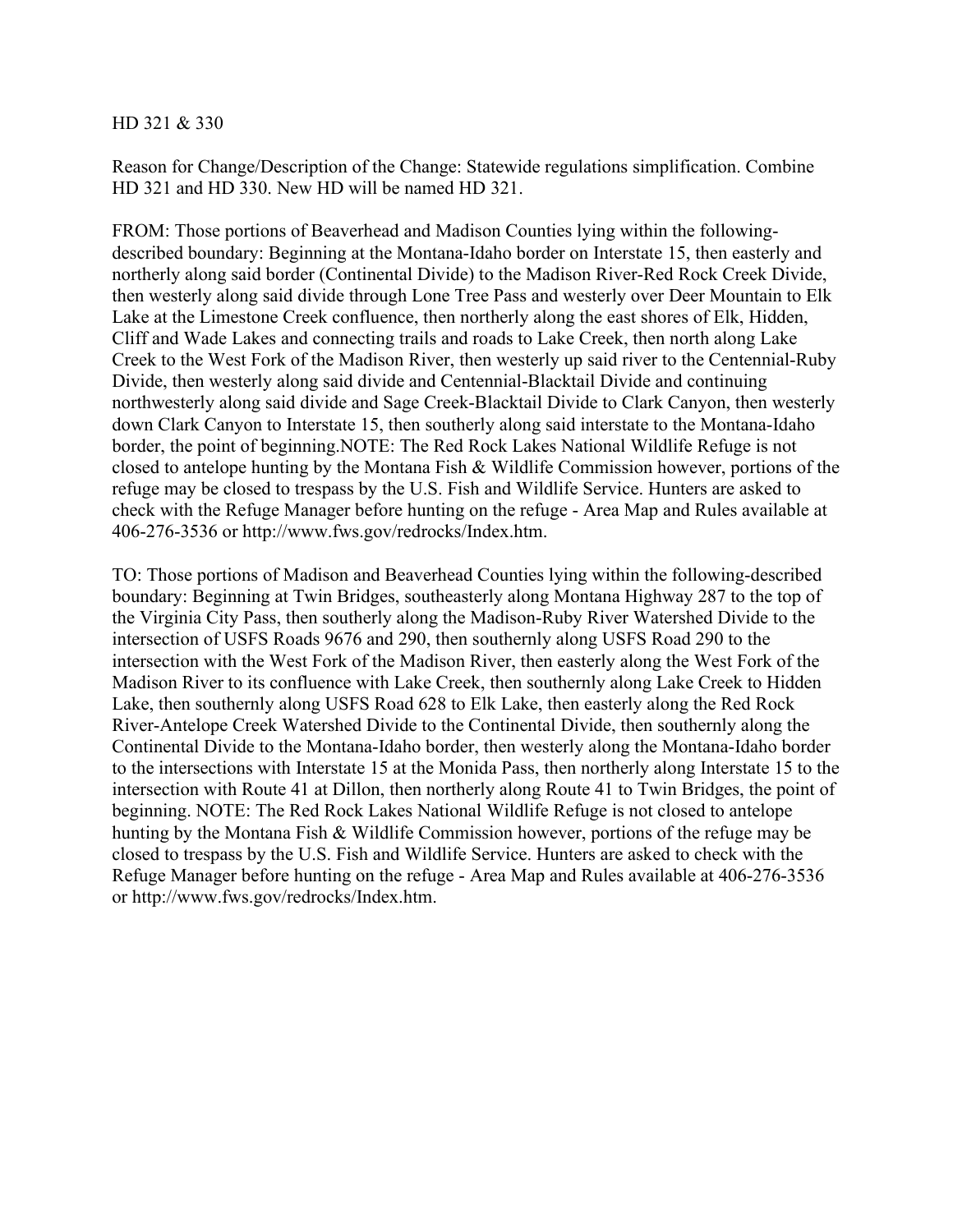Reason for Change/Description of the Change: Statewide regulations simplification. Combine HD 321 and HD 330. New HD will be named HD 321. Eliminate HD 330.

REMOVE: Those portions of Beaverhead and Madison Counties lying within the followingdescribed boundary: Beginning at the Montana-Idaho border on Interstate 15, then easterly and northerly along said border (Continental Divide) to the Madison River-Red Rock Creek Divide, then westerly along said divide through Lone Tree Pass and westerly over Deer Mountain to Elk Lake at the Limestone Creek confluence, then northerly along the east shores of Elk, Hidden, Cliff and Wade Lakes and connecting trails and roads to Lake Creek, then north along Lake Creek to the West Fork of the Madison River, then westerly up said river to the Centennial-Ruby Divide, then westerly along said divide and Centennial-Blacktail Divide and continuing northwesterly along said divide and Sage Creek-Blacktail Divide to Clark Canyon, then westerly down Clark Canyon to Interstate 15, then southerly along said interstate to the Montana-Idaho border, the point of beginning.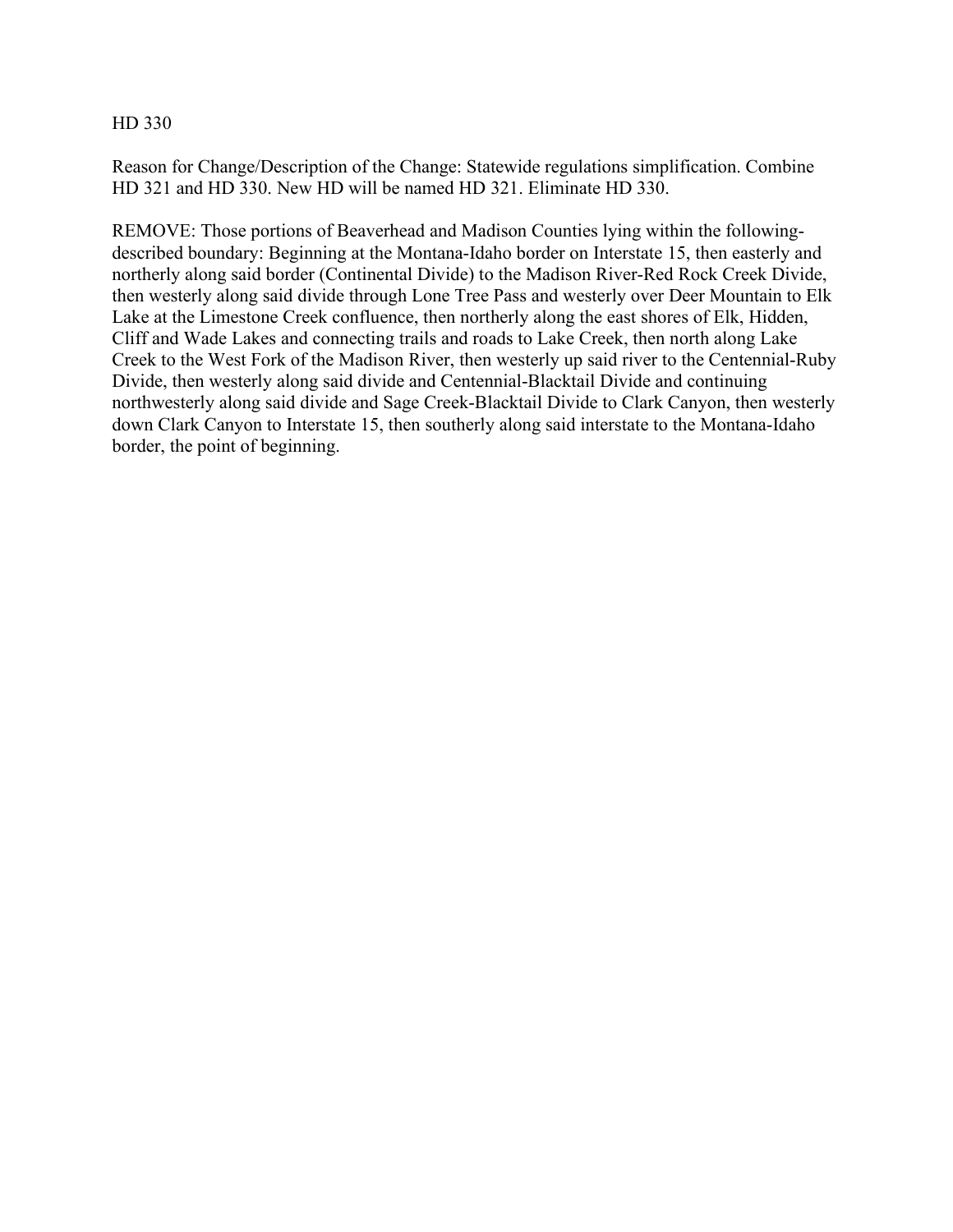HD 340 & 317

Reason for Change/Description of the Change: Regulations simplification. This is a renaming of HD 340 to match HD numbers more closely to deer and elk HD 317.

This is renaming only.

FROM: Those portions of Beaverhead, Madison, Jefferson and Silver Bow Counties lying within the following-described boundary: Beginning at Dillon, then northerly along Route 41 to its junction with Route 55, then northwesterly along said route to its junction with Interstate 90 at Whitehall, then westerly along said interstate to its junction with Interstate 15, west of Butte, then southerly along said interstate to Dillon, the point of beginning.

TO: Those portions of Beaverhead, Madison, Jefferson and Silver Bow Counties lying within the following-described boundary: Beginning at Dillon, then northerly along Route 41 to its junction with Route 55, then northwesterly along said route to its junction with Interstate 90 at Whitehall, then westerly along said interstate to its junction with Interstate 15, west of Butte, then southerly along said interstate to Dillon, the point of beginning.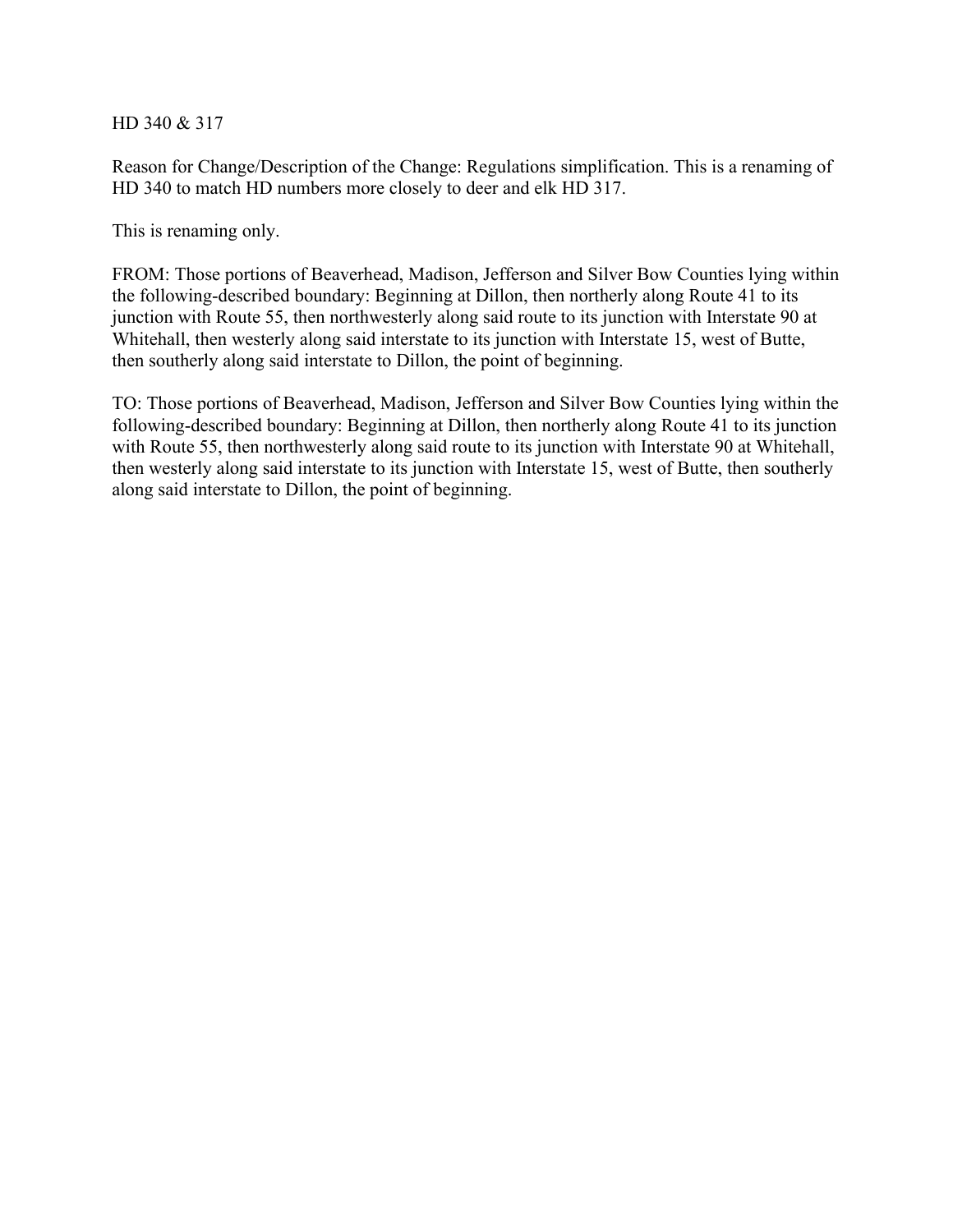HD 341 & 340

Reason for Change/Description of the Change: Regulations simplification. This is a renaming of HD 341 to match HD numbers more closely to deer and elk HD 340.

This is a renaming only.

FROM: Those portions of Beaverhead, Madison, Jefferson and Silver Bow Counties lying within the following-described boundary: Beginning at Dillon, then northerly along Route 41 to its junction with Route 55, then northwesterly along said route to its junction with Interstate 90 at Whitehall, then westerly along said interstate to its junction with Interstate 15, west of Butte, then southerly along said interstate to Dillon, the point of beginning.

TO: Those portions of Beaverhead, Madison, Jefferson and Silver Bow Counties lying within the following-described boundary: Beginning at Dillon, then northerly along Route 41 to its junction with Route 55, then northwesterly along said route to its junction with Interstate 90 at Whitehall, then westerly along said interstate to its junction with Interstate 15, west of Butte, then southerly along said interstate to Dillon, the point of beginning.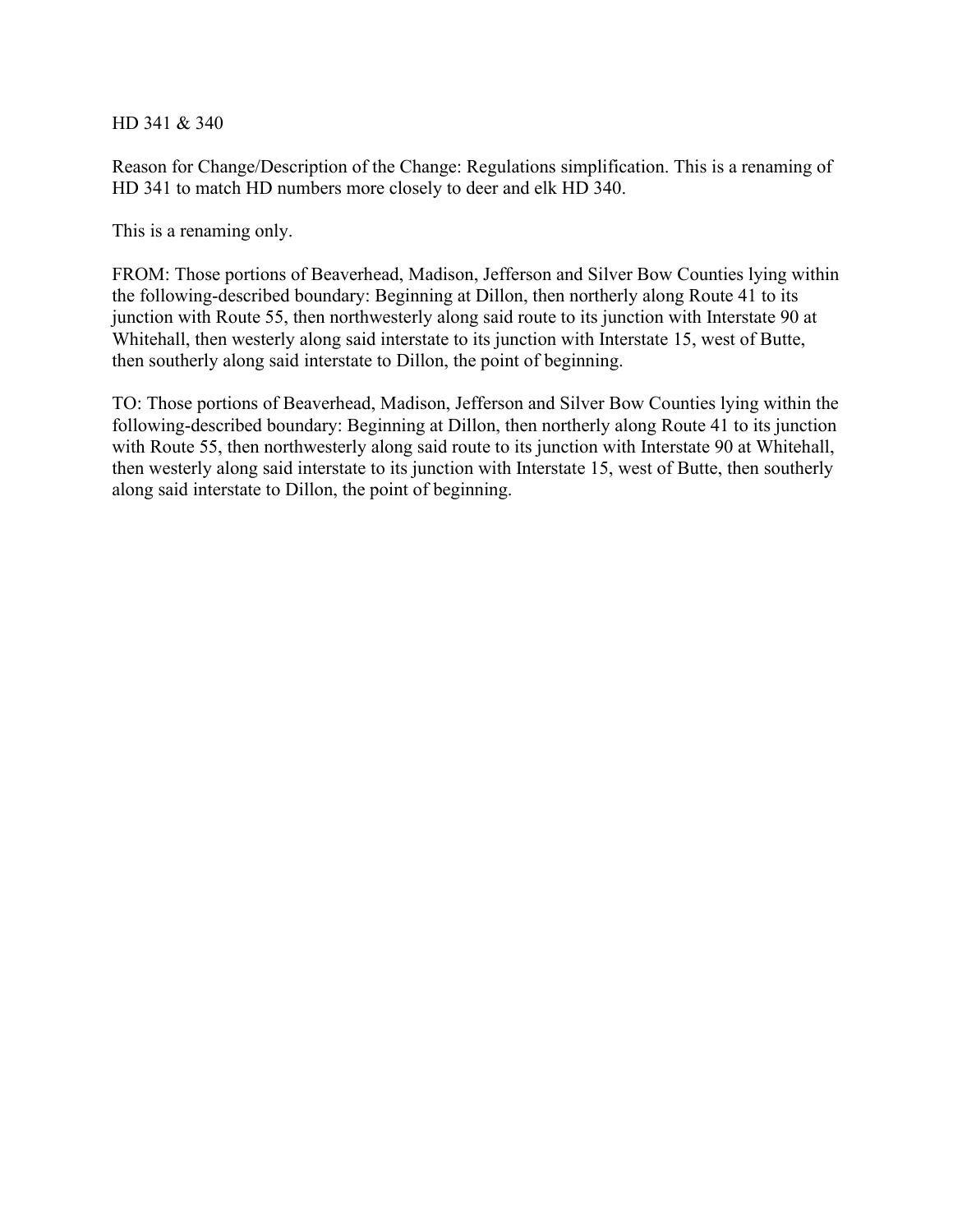HD 350 & 370

Reason for Change/Description of the Change: Regulations simplification. Combine HD 350 and HD 370. New HD name will be HD 350.

FROM: Those portions of Silver Bow and Jefferson Counties lying within the followingdescribed boundary: Beginning at Butte, then northeasterly along Interstate 15 to its junction with Route 69 at Boulder, then southerly along said route to its junction with the Boulder-Whitetail Road, then southerly along the said road to its junction with Interstate 90 at Whitehall, then westerly along said interstate to its junction with Interstate 15 at Butte, the point of beginning.

TO: Those portions of Silver Bow and Jefferson Counties lying within the following-described boundary: Beginning at Butte, then northeasterly along Interstate 15 to its junction with Highway 69 at Boulder, then southerly along said route to its junction with Interstate 90, then westerly along said interstate to its junction with Interstate 15 at Butte, the point of beginning.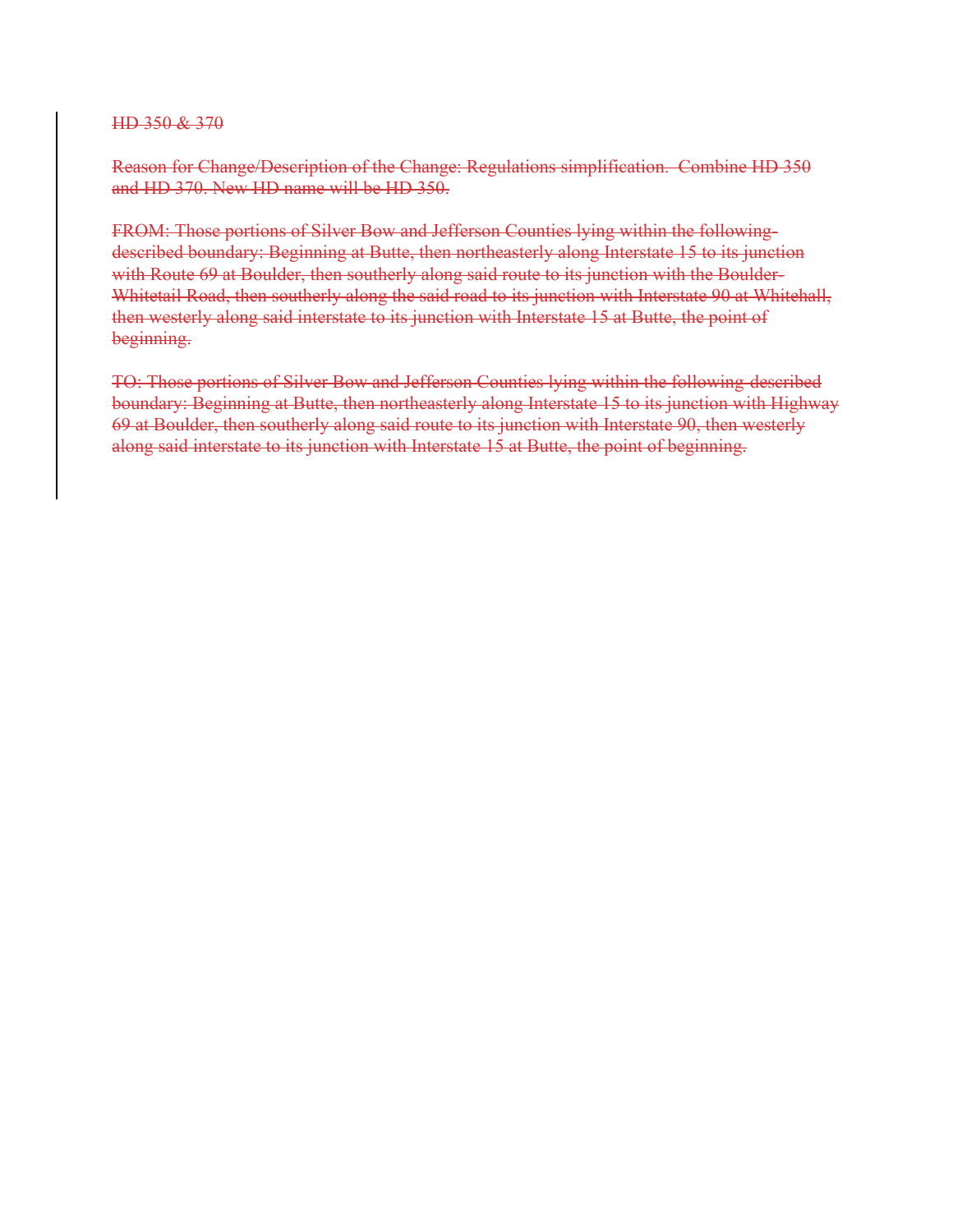Reason for Change/Description of the Change: Regulations simplification. Boundary change for larger, more simple districts with common boundaries with deer and elk districts where possible. Small change in Beartrap Creek area and HD 311 based on biology of HD 360 pronghorn.

FROM: Those portions of Madison, Park, Gallatin, Jefferson, and Broadwater Counties lying within the following-described boundary: Beginning at the mouth of Sixteenmile Creek, then easterly up said creek to the Middle Fork of Sixteenmile Creek, then easterly up said Middle Fork to the South Fork of Sixteenmile Creek, then southerly up said South Fork to the Bridger Mountain Divide near Flathead Pass, then southerly along said divide to Ross Peak, then easterly and southerly along the Yellowstone-Gallatin Divide including Bangtail Ridge to Bozeman Pass and the intersection with Interstate 90, then westerly along said interstate to the Trail Creek Road, then southeasterly up said road to the Goose Creek Road, then southerly on said road to its intersection with Gallatin-Yellowstone River divide including Hyalite Peak to Eaglehead Mountain, then in a westerly direction along the Portal-Porcupine and Levinski-Porcupine Creeks Divide to the West Gallatin River near the mouth of West Fork, then south up the Gallatin River to Buck Creek, then up said creek to the Madison-Gallatin Divide, then northerly along said divide and the Madison-Cherry Creek Divide to the head of Trail Creek near Red Knob Mountain, then down Trail Creek to the Madison River, then northerly down the west shore of said river to Route 84, then westerly along said route to US Highway 287, then southerly along said highway to North Meadow Creek, then westerly up said creek to Mount Bradley and the Madison-Ruby Divide, then northerly along said divide and the Jefferson-Ruby Divide to Noble Peak and the head of the South Boulder River, then northerly and easterly down said river to Route 359, then northerly along said route to Interstate 90, then easterly along said interstate to the Jefferson River near Three Forks Junction, then northerly and easterly down the south shore of said river to the Missouri River, then northerly down the east shore of said river to Sixteenmile Creek, the point of beginning.

TO: Those portions of Madison, Park, Gallatin, Jefferson, and Broadwater Counties lying within the following-described boundary: Beginning at the mouth of Sixteenmile Creek, then easterly up said creek to the Middle Fork of Sixteenmile Creek, then easterly up said Middle Fork to the South Fork of Sixteenmile Creek, then southerly up said South Fork to the Bridger Mountain Divide near Flathead Pass, then southerly along said divide to Ross Peak, then easterly and southerly along the Yellowstone-Gallatin Divide including Bangtail Ridge to Bozeman Pass and the intersection with Interstate 90, then westerly along said interstate to the Trail Creek Road, then southeasterly up said road to the Goose Creek Road, then southerly on said road to its intersection with Gallatin-Yellowstone River divide including Hyalite Peak to Eaglehead Mountain, then in a westerly direction along the Portal-Porcupine and Levinski-Porcupine Creeks Divide to the Gallatin River near the mouth of the West Fork, then west along the West Fork to Highway 64, then west along Highway 64 to the Gallatin-Madison Watershed Divide, then northerly and westerly along said divide to Red Knob Mountain, then westerly along Trail Creek to its intersection with the Ennis Lake Road in Beartrap Canyon, then southerly along said road to North Ennis Lake Road, then westerly along said road to its intersection with US Highway 287, then northerly along said highway to North Meadow Creek, then westerly up said creek to Mount Bradley and the Madison-Ruby Divide, then northerly along said divide and the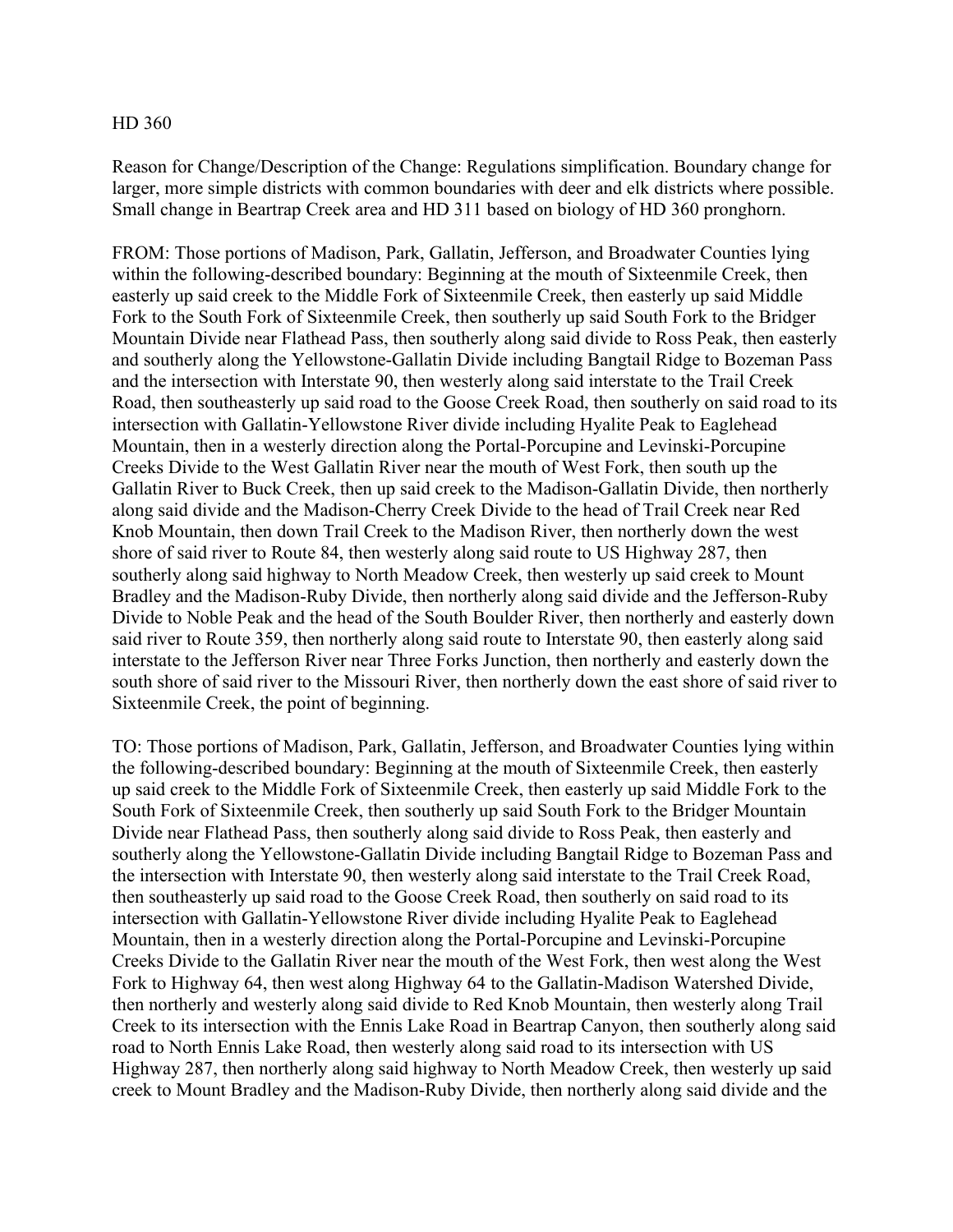Jefferson-Ruby Divide to Noble Peak and the head of the South Boulder River, then northerly and easterly down said river to Route 359, then northerly along said route to Interstate 90, then easterly along said interstate to the Jefferson River near Three Forks Junction, then northerly and easterly down the south shore of said river to the Missouri River, then northerly down the east shore of said river to Sixteenmile Creek, the point of beginning.HD 370

Reason for Change/Description of the Change: Regulations simplification. Combine HD 350 and HD 370. New HD name will be HD 350. Eliminate HD 370.

REMOVE: That portion of Jefferson County lying within the following-described boundary: Beginning at Boulder, then southerly along Route 69 to the Boulder-Whitetail Road, then southerly along said road to the Boulder Whitetail Divide, then southerly along said divide to Interstate 90, then easterly along said interstate to the intersection with the Boulder River, then northerly up said river to the intersection with Route 69, then northerly along said route to Boulder, the point of beginning.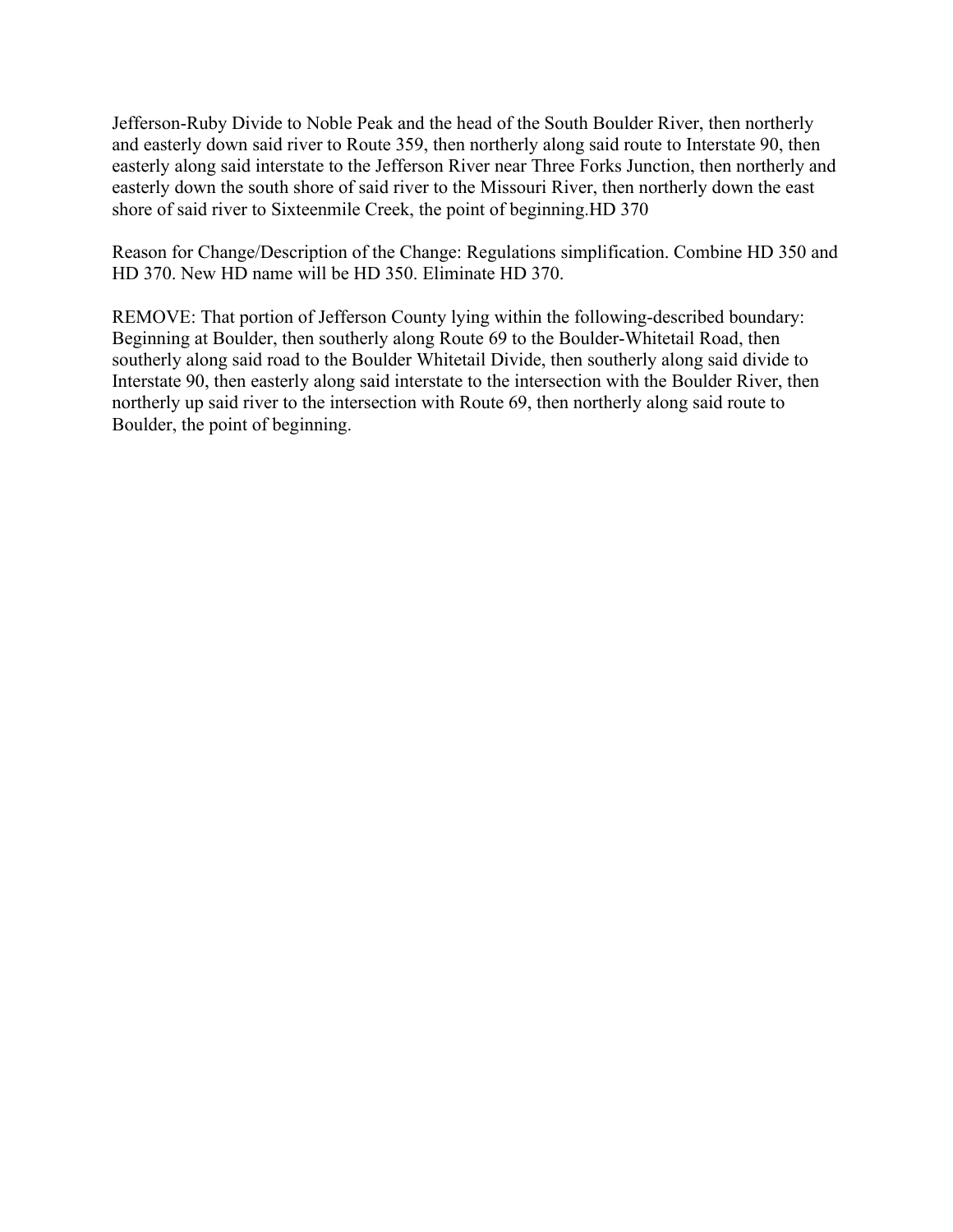Region 4

HD 413

Reason for Change/Description of the Change: Proposed combining antelope HD 413 and 432 for regulations simplification. See HD 430 below.

REMOVE: That portion of Cascade County lying within the following-described boundary: Beginning at Great Falls, then southeast along US Highway 87 to Armington Junction, then south along US Highway 89 to King's Hill then westward along the Cascade-Meagher County line to the Smith River, then north down said river to the Missouri River, then eastward down said river to Great Falls, the point of beginning.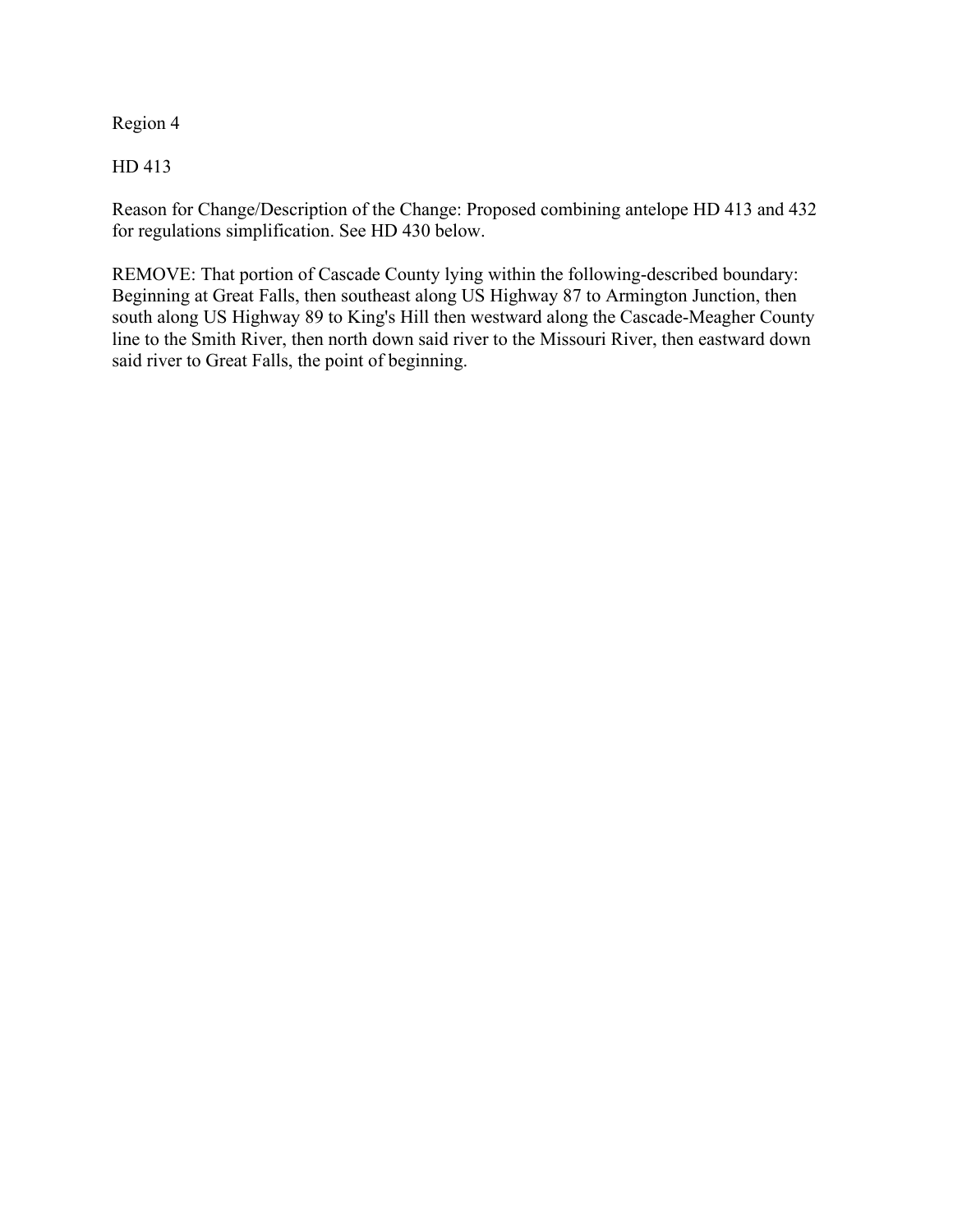Reason for Change/Description of the Change: Regulations Simplification. Proposed combining antelope HD 413 and 432 for regulations simplification.

FROM: Those portions of Judith Basin, Fergus and Cascade Counties lying within the followingdescribed boundary: Beginning at Stanford, then southeast along US Highway 87 to US Highway 191, then south along said highway to the Judith-Musselshell River Divide, then west along said divide and the Judith-Smith River Divide to Kings Hill, then northwest along US Highway 89 to Armington Junction, then east along US Highway 87 to Stanford, the point of beginning.

TO: Those portions of Judith Basin, Fergus and Cascade Counties lying within the followingdescribed boundary: Beginning at Great Falls, then southeast on US Highway 87 to US Highway 191, then south on said highway to the Judith-Musselshell River Divide, then west along said divide and the Judith-Smith River Divide to Kings Hill, then westward along the Cascade-Meagher County line to the Smith River, then north and down the west bank of said river to the Missouri River, then eastward down said river to Great Falls, the point of beginning.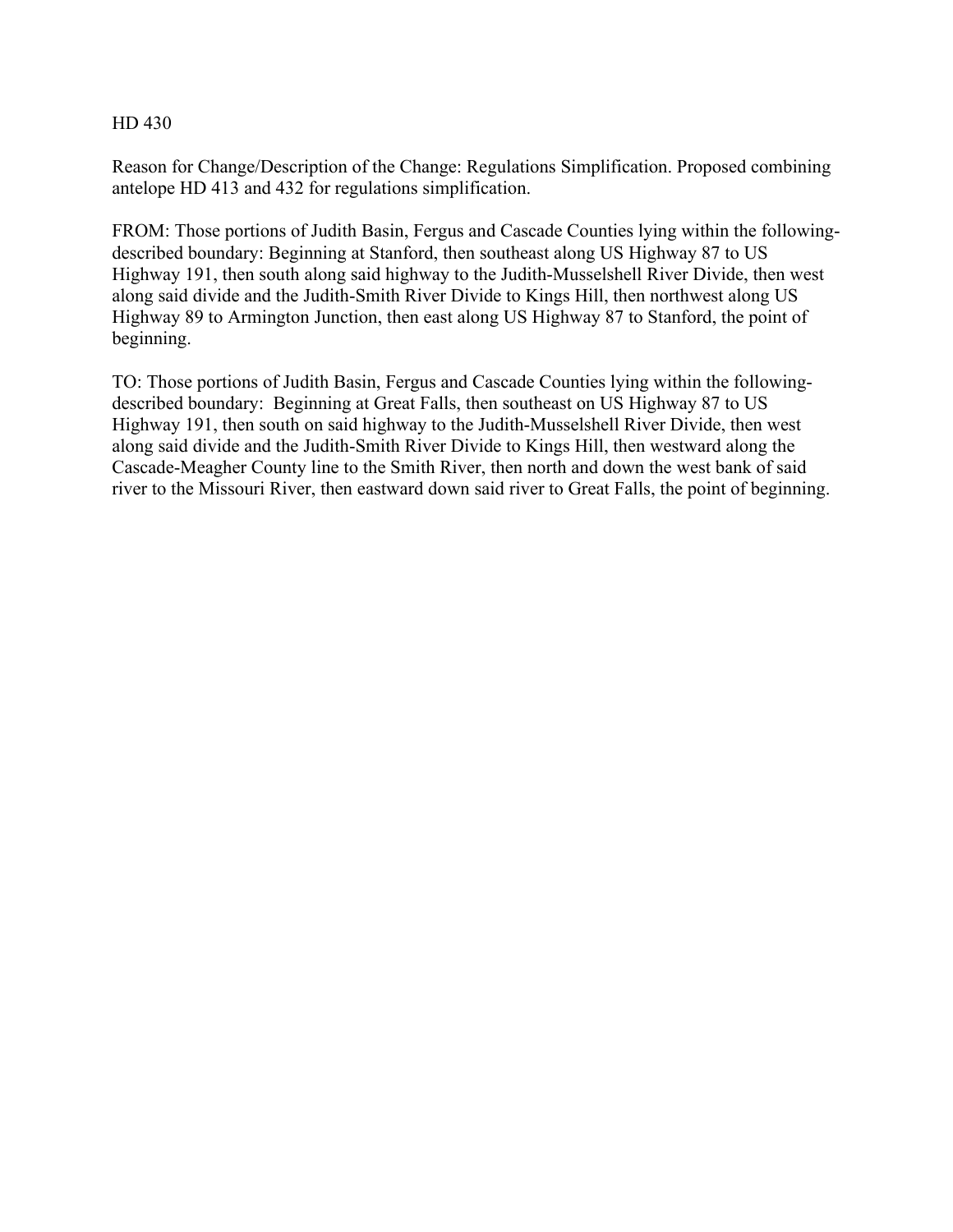Reason for Change/Description of the Change: New legal describes new, combined, hunting district

FROM: That portion of Meagher County lying within the following-described boundary: Beginning at King's Hill, then south along US Highway 89 through White Sulphur Springs to Sixteenmile Creek near Ringling, then westerly down said creek to the Broadwater-Meagher County line (Big Belt Mountains hydrological divide), then northwest along said line to the Meagher-Lewis and Clark County line, then northwest along said line to its intersection with USFS Rd #4143, then westerly along said road to the Beaver Cr. Road (USFS Rd #138), then northwesterly along said road to the northwest corner of Section 26 (T13NR1W), then north along the USFS property boundary to the northeast corner of section 10 (T13NR1W), then west along said section line to the posted Beartooth WMA Boundary fence, then north along said fence to the Hound Creek-Beaver Creek divide, then easterly along said divide to the Hound Creek - Rock Creek divide, then easterly along said divide to the divide between Trout Creek and Black Canyon/Rock Creek, to Two Creek, then easterly along said creek to the mouth of Two Creek at the Smith River, then northerly down said river to the Cascade-Meagher County line, then eastward along said line to Kings Hill, the point of beginning.

TO: 490 Meagher: That portion of Meagher County lying within the following-described boundary: Beginning at King $\hat{a} \in T^{M}$ s Hill, then southeast along the Meagher-Judith Basin County line to USFS Road 274, then southward along said road to US Highway 12, then easterly along said highway to its junction with State Highway 294, then south and west along said highway to US Highway 89 then south along US Highway to Sixteenmile Creek near Ringling, then westerly down said creek to the Broadwater-Meagher County line (Big Belt Mountains hydrological divide), then northwest along said line to the Meagher-Lewis and Clark County line, then northwest along said line to its intersection with USFS Rd #4143, then westerly along said road to the Beaver Cr. Road (USFS Rd #138), then northwesterly along said road to the northwest corner of Section 26 (T13NR1W), then north along the USFS property boundary to the northeast corner of section 10 (T13NR1W), then west along said section line to the posted Beartooth WMA Boundary fence, then north along said fence to the Hound Creek-Beaver Creek divide, then easterly along said divide to the Hound Creek- Rock Creek divide, then easterly along said divide to the divide between Trout Creek and Black Canyon/Rock Creek,to Two Creek, then easterly along said creek to the mouth of Two Creek at the Smith River, then northerly down said river to the Cascade-Meagher County line, then eastward along said line to Kings Hill, the point of beginning.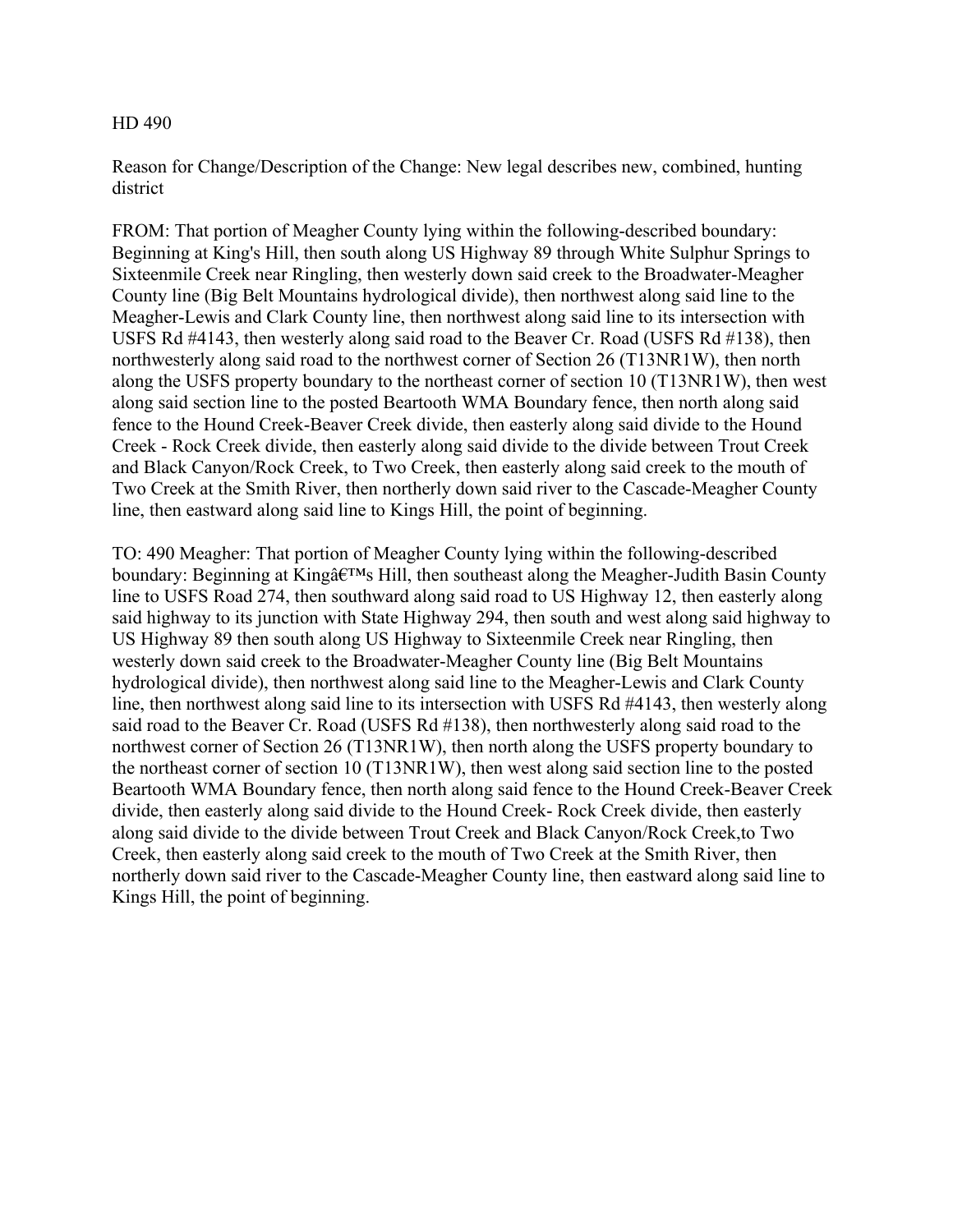Reason for Change/Description of the Change:

REMOVE: That portion of Meagher County lying within the following-described boundary: Beginning at King $\hat{a} \in M$ s Hill, then southeast along the Meagher-Judith Basin County line to USFS Road 274, then southward along said road to US Highway 12, then easterly along said highway to its junction with State Highway 294, then south and west along said highway to US Highway 89, then north along said highway (through White Sulphur Springs) to King $\hat{a} \in M$ s Hill, the point of beginning.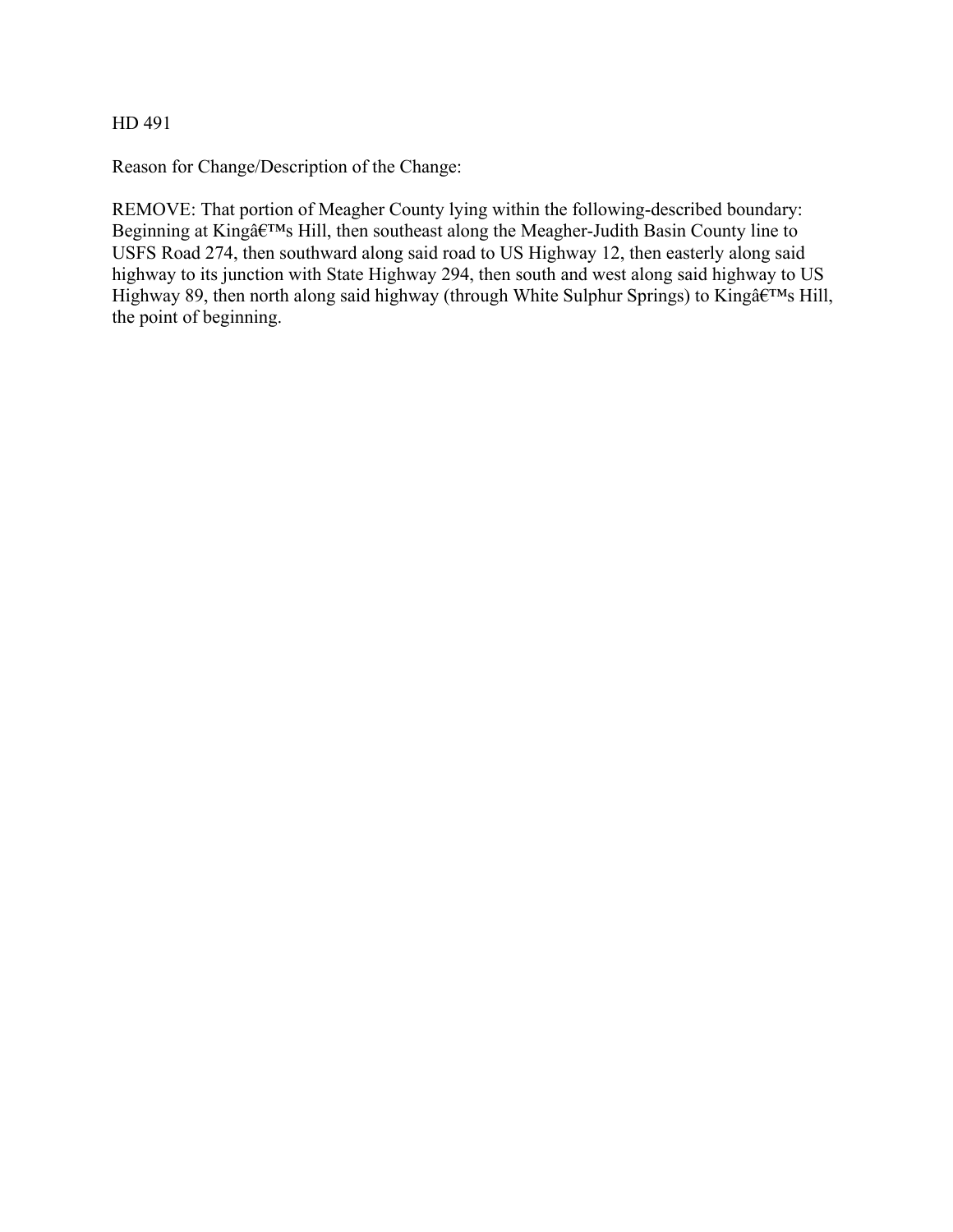Region 5

HD 501

Reason for Change/Description of the Change: Regulation simplification.

REMOVE: Those portions of Fergus, Golden Valley, and Wheatland Counties lying within the following-described boundary: Beginning at Harlowton, then northerly along US Highway 191 to its junction with Meadow Creek near Garneil, then northeasterly along said creek to the Snowy Mountain Divide, then easterly along said divide to its intersection with the Red Hill Road, then southerly along said road to the Rothiemay Road, then southerly along said road to Ryegate and US Highway 12, then westerly along said highway to Harlowton, the point of beginning.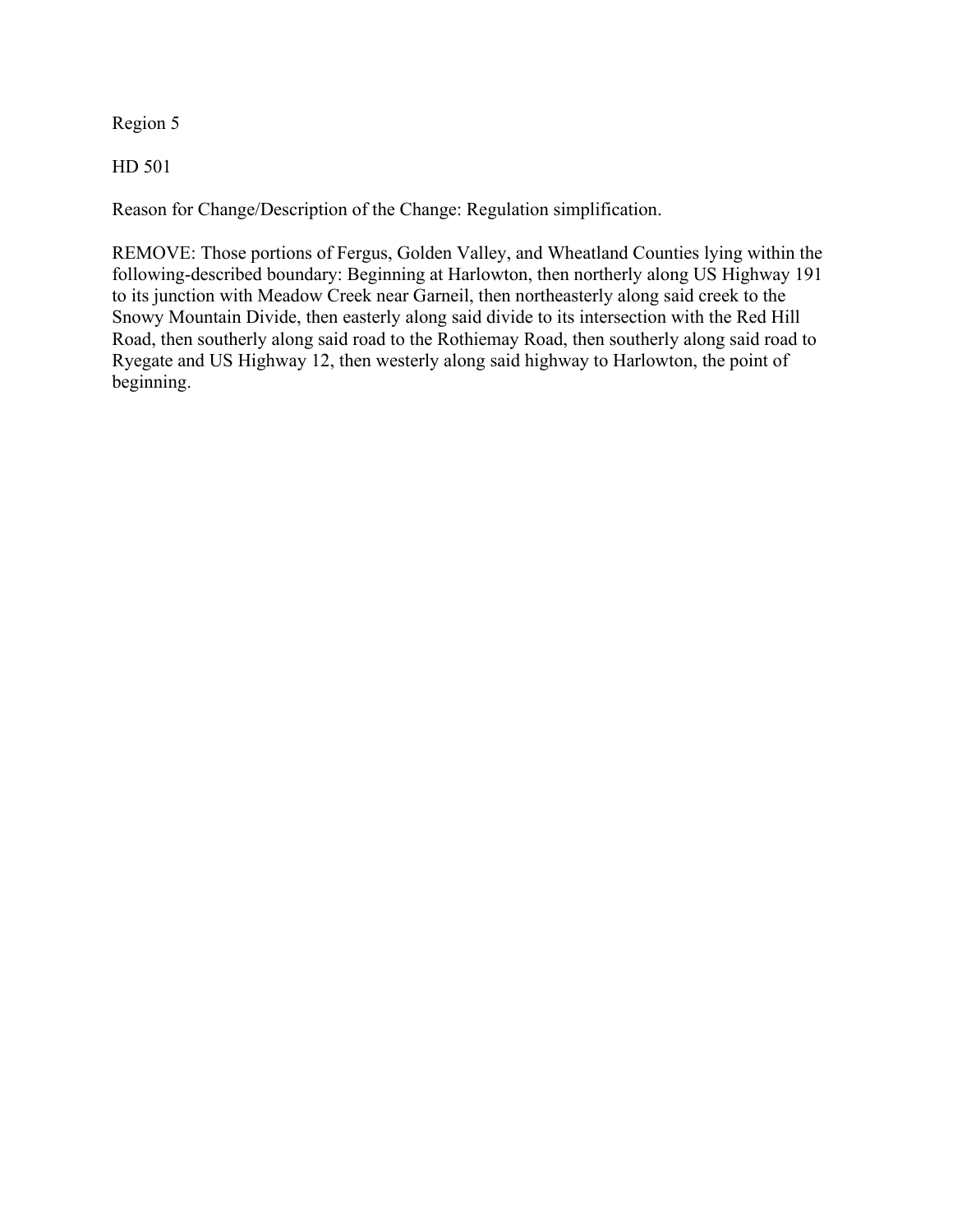Reason for Change/Description of the Change: Regulations Simplification, boundary unchanged renamed from 510 to 506

FROM: Those portions of Sweet Grass and Park Counties lying within the following-described boundary: Beginning at the Yellowstone Bridge at Big Timber, then westerly along the north bank of the Yellowstone River to Duck Creek, then northerly along said creek to the West Fork of Duck Creek, then northerly along said fork to Crazy Mountain Divide, then northerly along said divide to Sweet Grass Creek, then easterly and southerly along said creek to the Yellowstone River, then westerly along the north bank of the Yellowstone River to Big Timber, the point of beginning.

TO: Those portions of Sweet Grass and Park Counties lying within the following-described boundary: Beginning at the Yellowstone Bridge at Big Timber, then westerly along the north bank of the Yellowstone River to Duck Creek, then northerly along said creek to the West Fork of Duck Creek, then northerly along said fork to Crazy Mountain Divide, then northerly along said divide to Sweet Grass Creek, then easterly and southerly along said creek to the Yellowstone River, then westerly along the north bank of the Yellowstone River to Big Timber, the point of beginning.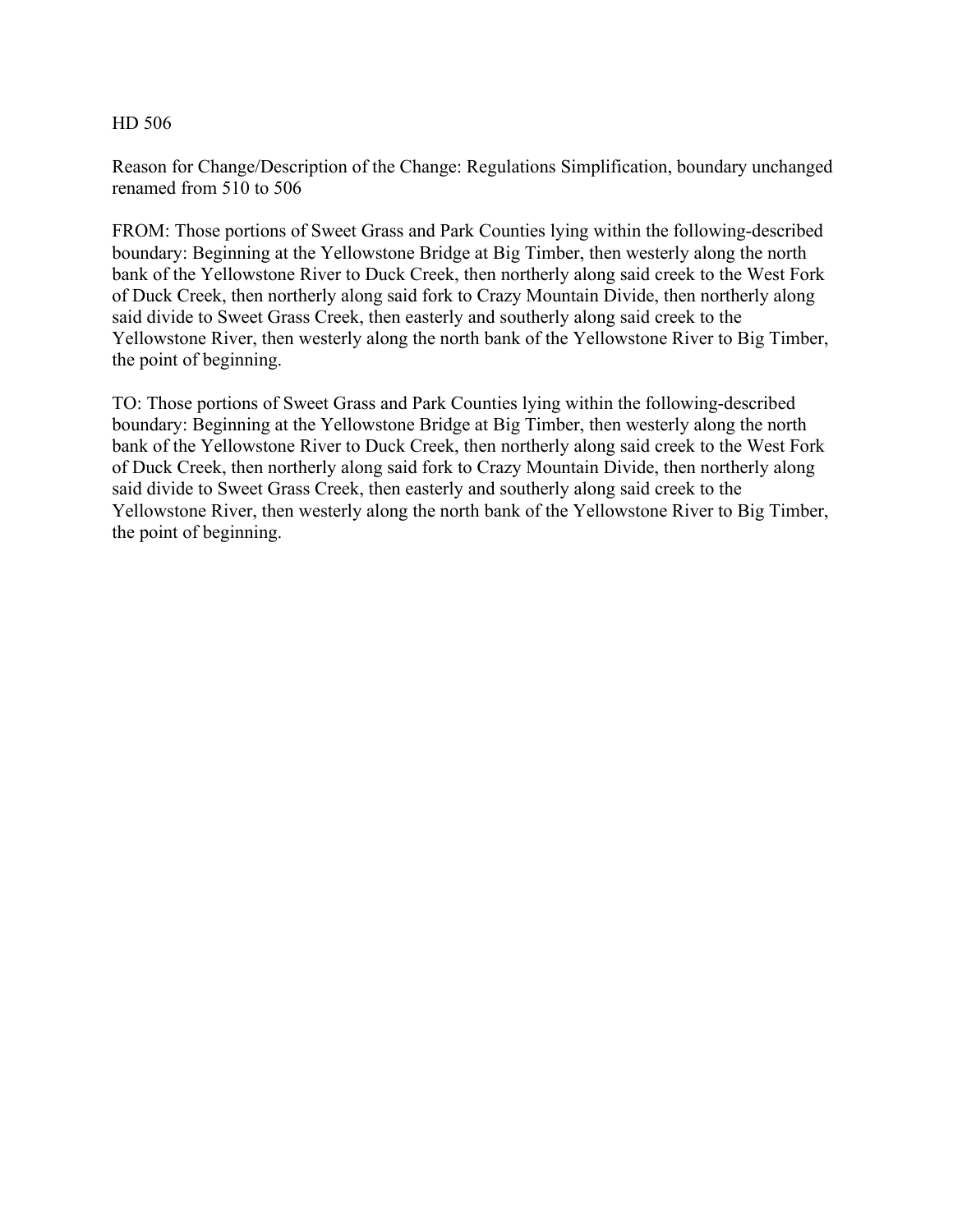Reason for Change/Description of the Change: Regulation simplification.

REMOVE: Those portions of Carbon, Stillwater and Sweet Grass Counties lying within the following-described boundary: Beginning at the Yellowstone River Bridge at Columbus, then southwesterly along State Route 78 to Absarokee, then westerly along Route 420 to the first bridge crossing the Stillwater River, then north and easterly along said river (1/4 mile) to the mouth of Trout Creek, then up said drainage in a northwesterly direction to the headwaters of said drainage at the Gallatin-Custer National Forest boundary, then westerly and southerly along said boundary to the headwaters of the Dry Fork of the East Boulder River, then northwesterly along said fork to its junction with the East Boulder River, then northerly and westerly along said river to its junction with the Main Boulder River, then northerly and easterly along said river to its junction with the Yellowstone River, then easterly and southerly along the north bank of said river to the Yellowstone River Bridge at Columbus, the point of beginning.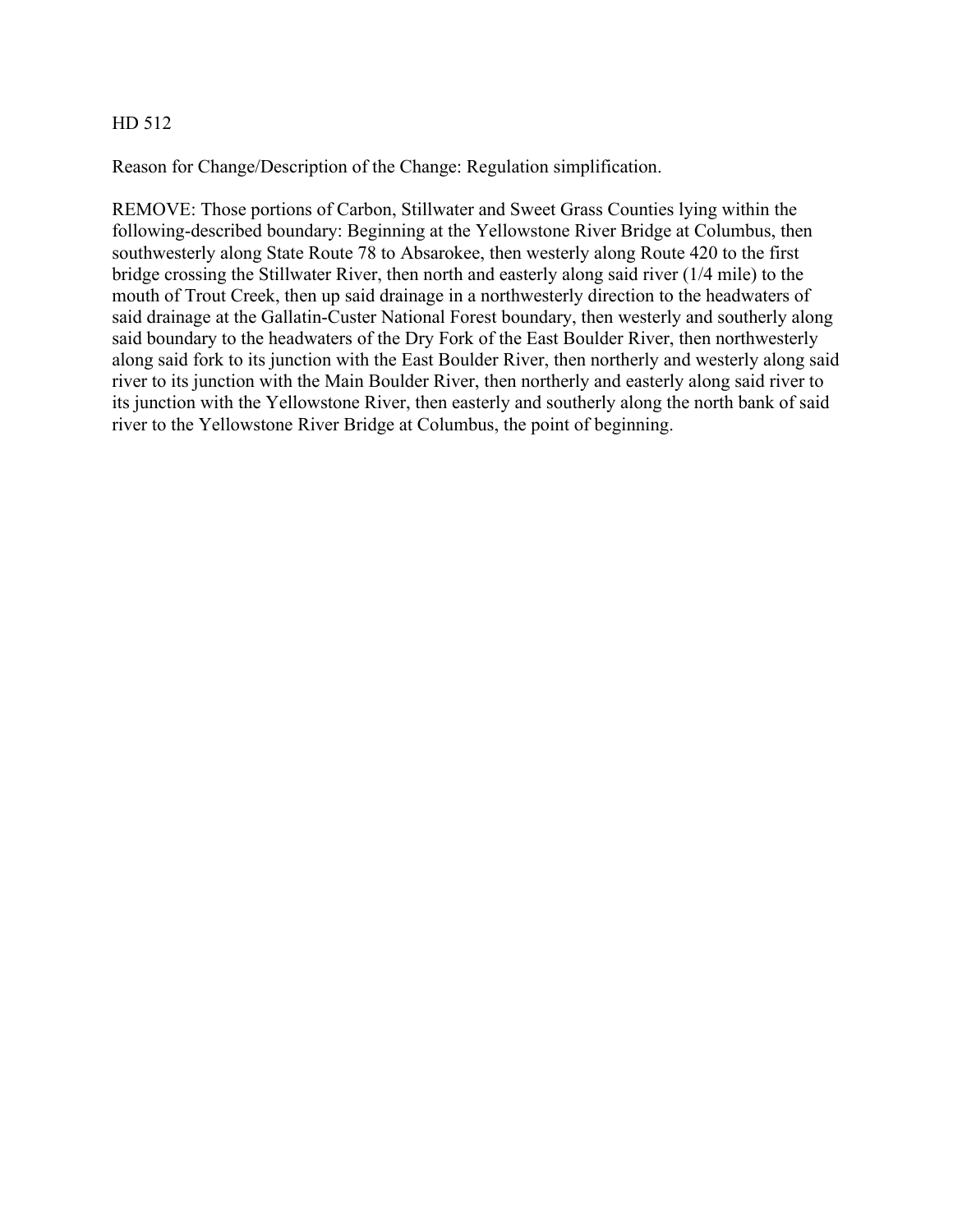Reason for Change/Description of the Change: Regulation simplification.

REMOVE: Those portions of Fergus, Golden Valley, Musselshell and Petroleum Counties lying within the following-described boundary: Beginning at Roundup, then westerly along US Highway 12 to Ryegate, then north along the Rothiemay Road to the Red Hill Road, then north along said road to the South Fork-Flatwillow Creek, then easterly along said creeks to Flatwillow Creek, then easterly along said creek to US Highway 87, then southerly along said highway to Roundup, the point of beginning.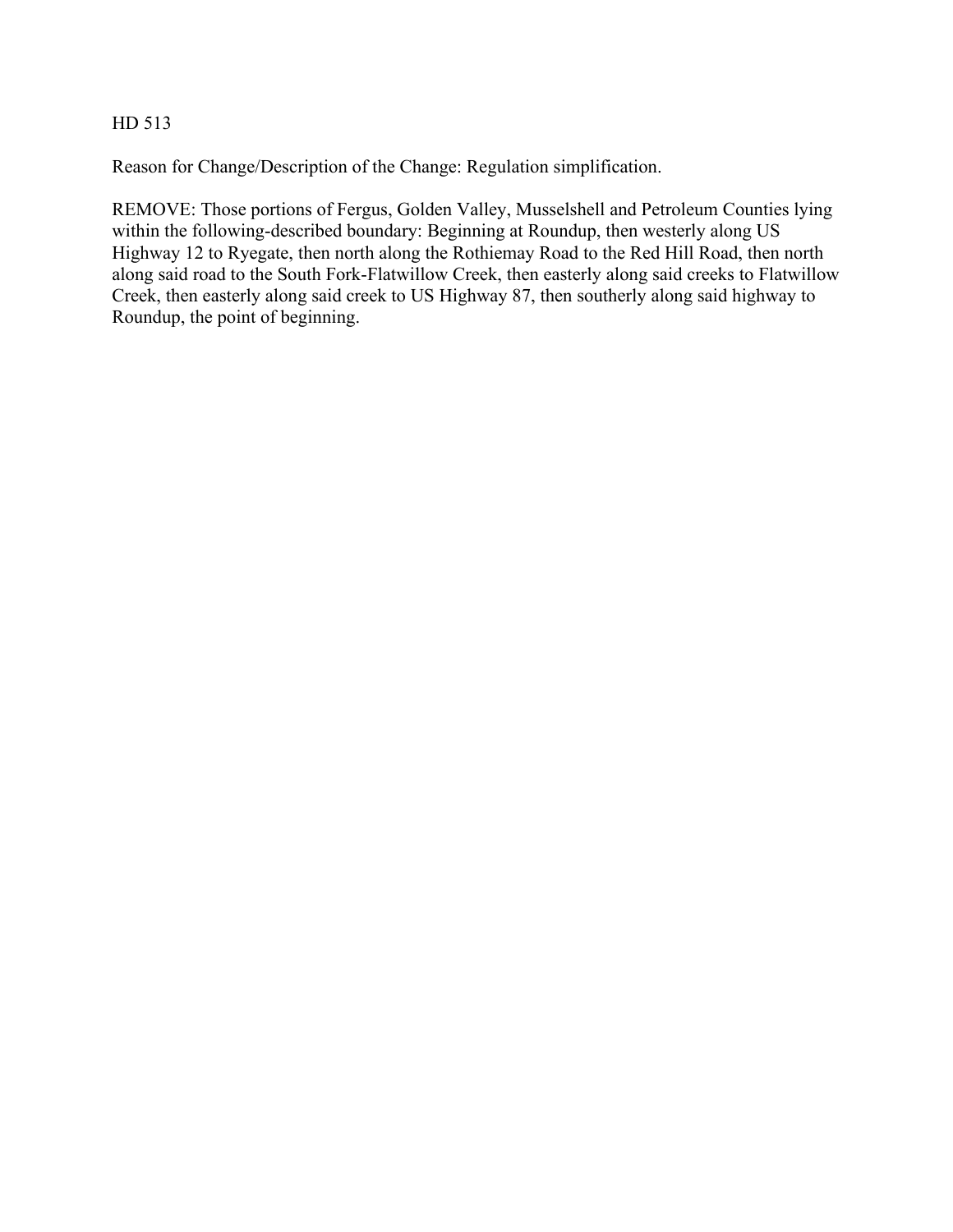Reason for Change/Description of the Change: Regulation simplification.

REMOVE: 514 Rock Creek: Those portions of Carbon, Stillwater and Yellowstone Counties lying within the following described boundary: Beginning at the Yellowstone River Bridge at Columbus, then east down the north bank of the Yellowstone River to US Highway 87 at Billings, then east on said highway to Old US Highway 87 (Old Hardin Road), then south along said road to the Crow Indian Reservation Boundary, then south and east along said boundary to its intersection with Sage Creek near Sage Creek Campground, then southeasterly up Sage Creek to the Sage Creek/Crooked Creek divide, then south down Crooked Creek to the Montana-Wyoming border, then west along said border to US Highway 212, then north along said highway to its junction with State Highway 78 at Red Lodge, then westerly and northerly along said highway to the Yellowstone River Bridge the point of beginning.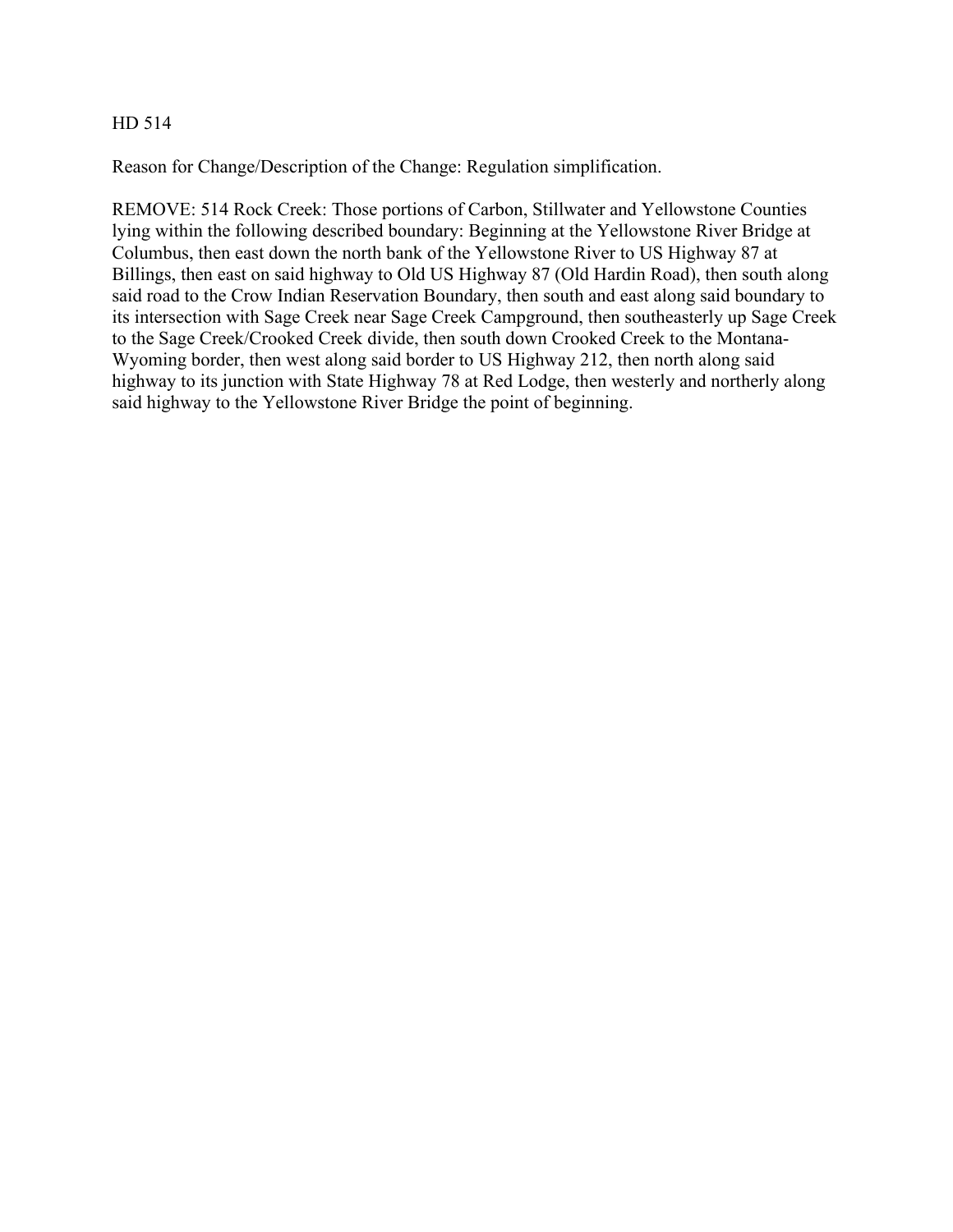HD 516 East Wheatland-Willow Creek

Reason for Change/Description of the Change: regulation simplification, combined former HD501 and 513.

ADD: 516 East Wheatland-Willow Creek: Those portions of Fergus, Golden Valley, Musselshell, Petroleum, and Wheatland Counties lying within the following-described boundary: Beginning at Harlowton, then northerly along US Highway 191 to its junction with Meadow Creek near Garneil, then northeasterly along said creek to the Snowy Mountain Divide, then easterly along said divide to its intersection with the Red Hill Road, then north along said road to the South Fork-Flatwillow Creek, then easterly along said creeks to Flatwillow Creek, then easterly along said creek to US Highway 87, then southerly along said highway to Roundup, then westerly along US Highway 12 to Harlowton, the point of beginning.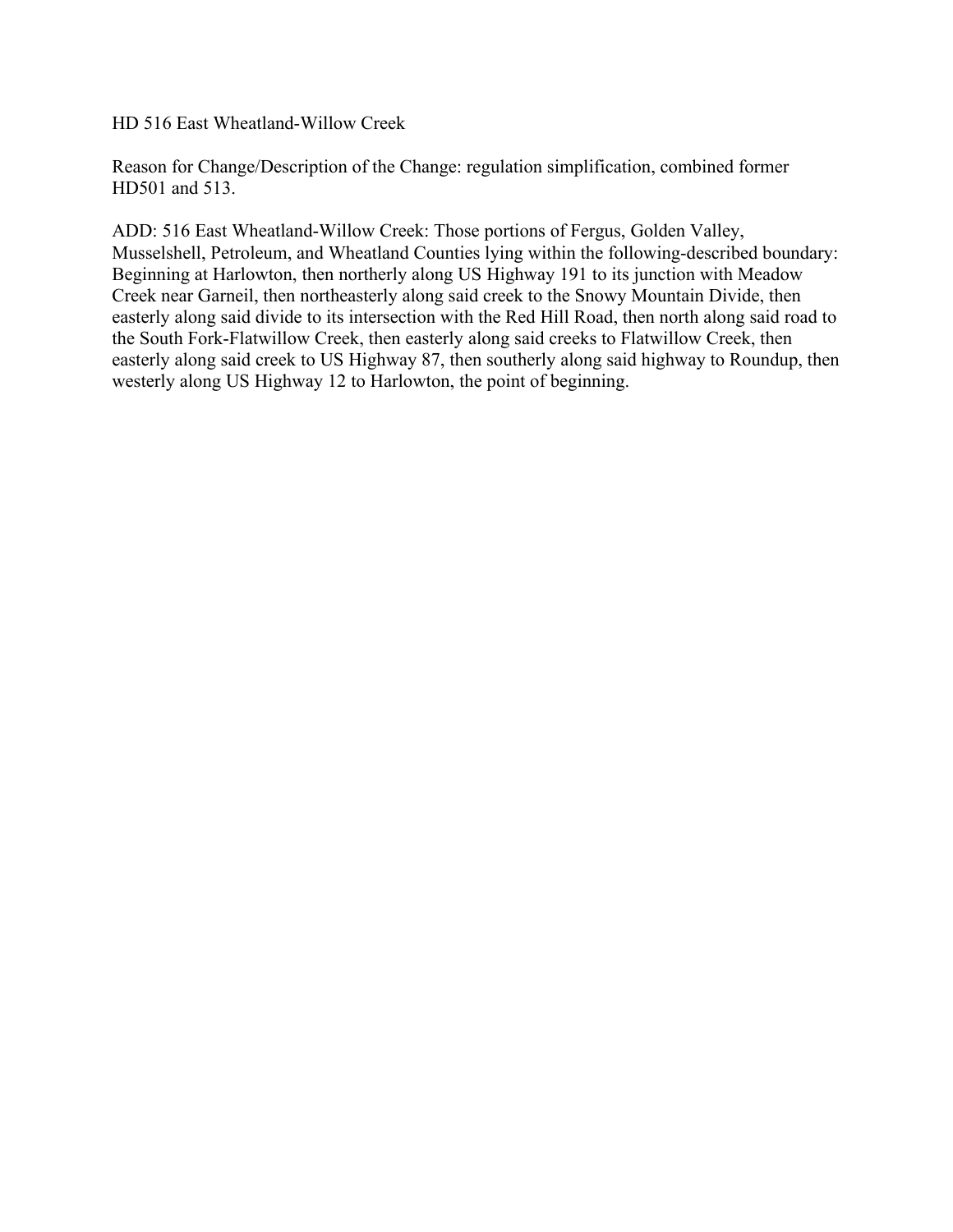Reason for Change/Description of the Change: Regulations Simplification. Former HD511 with boundary change.

FROM: Those portions of Big Horn and Yellowstone Counties lying within the followingdescribed boundary: Beginning at the Yellowstone River Bridge at Custer, then westerly up the north bank of the Yellowstone River to US Highway 87 at Billings, then east on said highway to Old US Highway 87 (Old Hardin Road), then southeast along said road to the Crow Indian Reservation boundary, then east along said boundary to the east bank of the Bighorn River, then north along said east bank to Interstate 94, then west along said interstate to Custer, then north on the Custer-Melstone Road to the Yellowstone River Bridge, the point of beginning.

TO: Those portions of Big Horn and Yellowstone Counties lying within the following-described boundary: Beginning at Billings, then north easterly along I90 to its junction with I94, then north easterly along I94 to Bighorn River Bridge at Custer, then southerly along the east bank of said river to the Crow Indian Reservation boundary at Hardin, then west along said boundary to Old US Highway 87 (Old Hardin Road) then north westerly on said route to Billings, the point of beginning.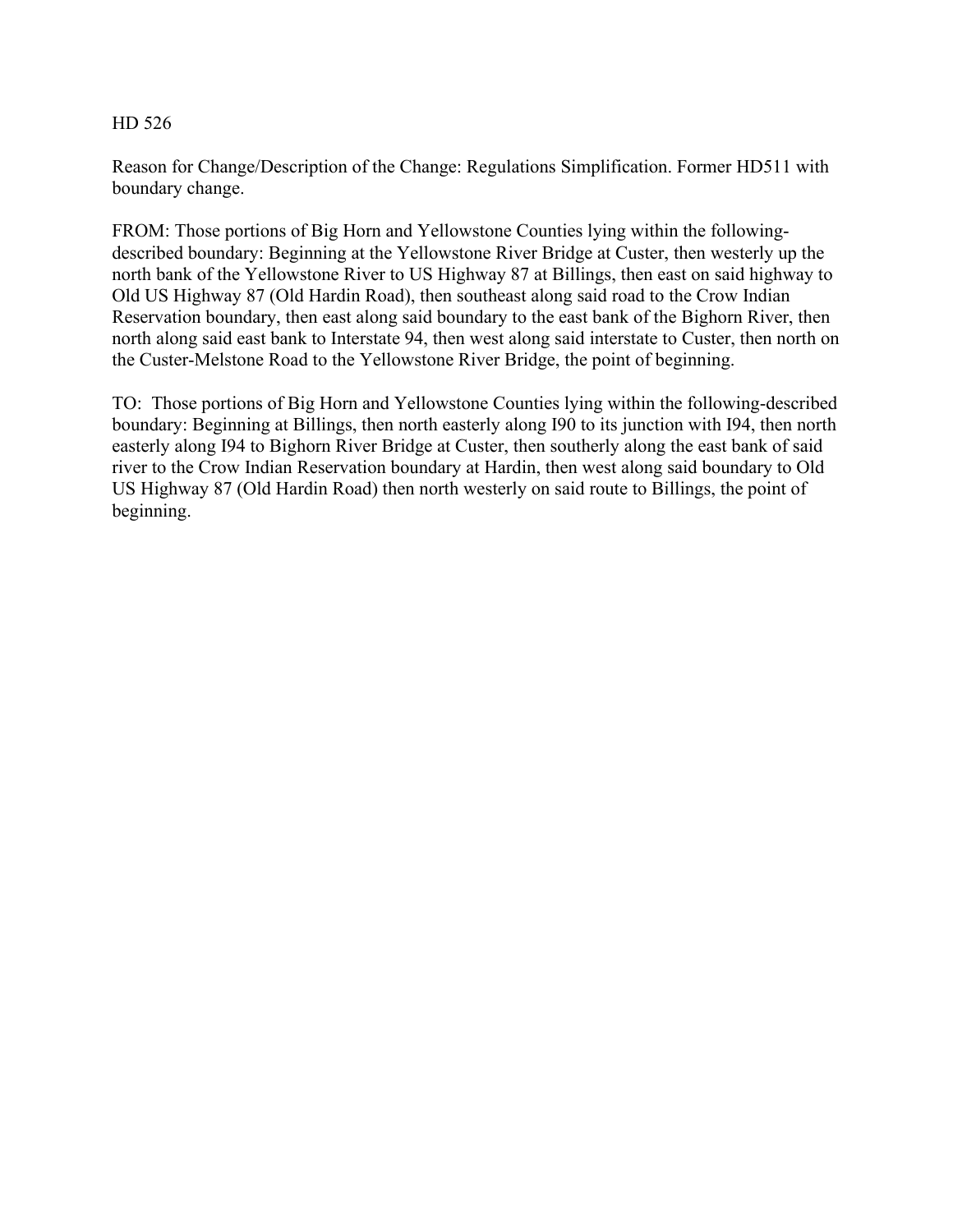Reason for Change/Description of the Change: Regulations Simplification. Former HD530 with boundary change.

FROM: Those portions of Musselshell and Petroleum Counties lying within the followingdescribed boundary: Beginning at Roundup, then northerly along US Highway 87 to Route 244, then northeasterly along said route to State Route 200 at Winnett, then easterly along said route to the Musselshell River Bridge at Mosby, then southerly up said river to US Highway 12, then westerly on said highway to the Custer-Melstone road, then southerly along said road to the Musselshell River, then westerly up said river to US Highway 87, then northeast along said highway to Roundup, the point of beginning.

TO: Those portions of Musselshell and Petroleum Counties lying within the following-described boundary: Beginning at Roundup, then northerly along US Highway 87 to Route 244, then northeasterly along said route to State Route 200 at Winnett, then easterly along said route to the Musselshell River Bridge at Mosby, then southerly up said river to US Highway 12, then westerly on said highway to Roundup, the point of beginning.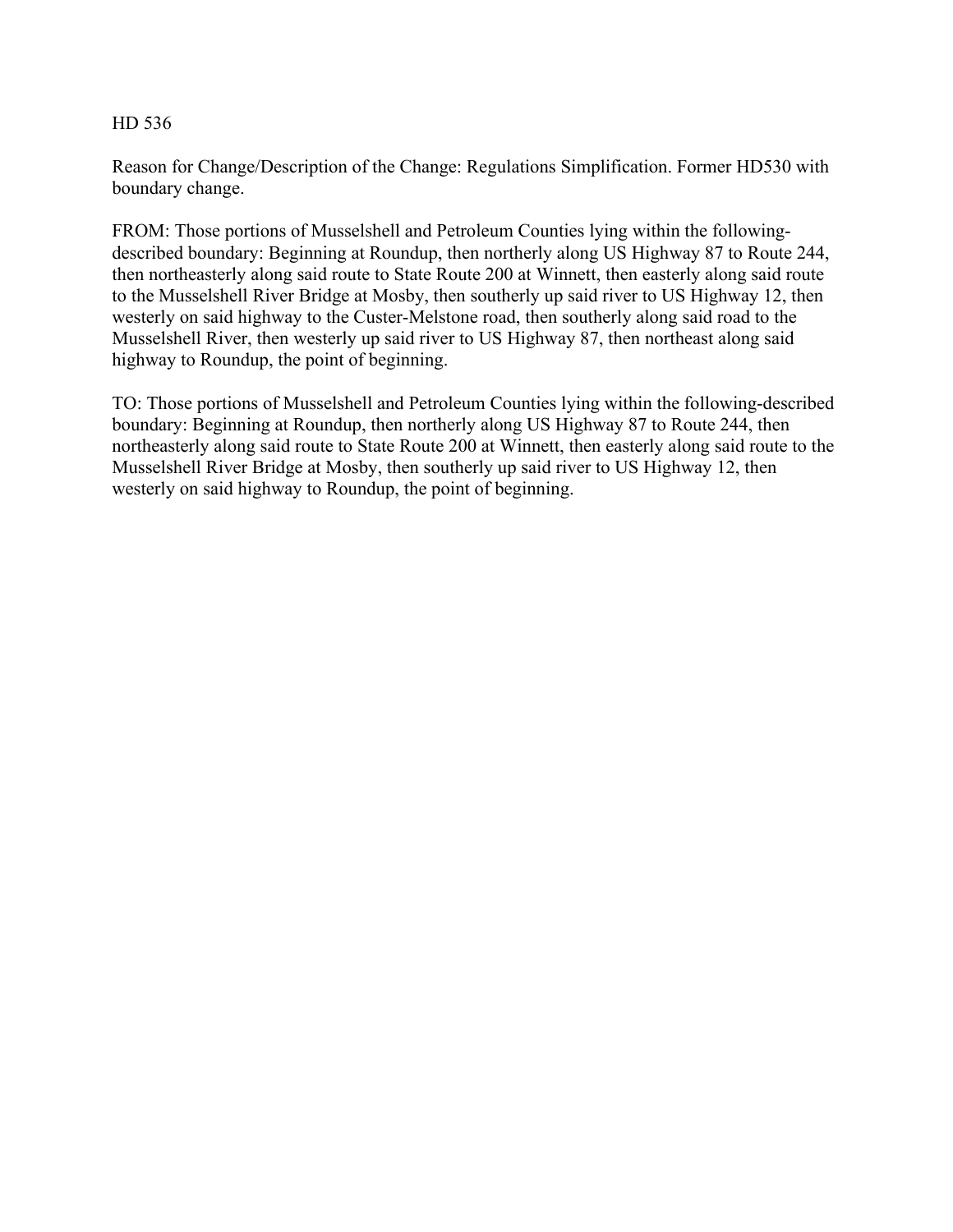Reason for Change/Description of the Change: Regulations Simplification. Former HD500 renamed to HD546, no boundary change.

FROM: Those portions of Meagher and Wheatland Counties lying within the followingdescribed boundary: Beginning at Harlowton, then westerly along US Highway 12 to USFS Road 274 (Spring Creek Road-Whitetail Cabin Road), then northerly along said road to its intersection with USFS Road 189 (Willow Park Road), then easterly along said road to its intersection with USFS Trail 603, then easterly along said trail to the Mt. High Lookout Tower, then easterly along USFS Road 382 to a permanent boundary marker (Wheatland-Judith Basin County line), then northeasterly along the Wheatland County line to US Highway 191, then southerly along said highway to Harlowton, the point of beginning.

TO: Those portions of Meagher and Wheatland Counties lying within the following-described boundary: Beginning at Harlowton, then westerly along US Highway 12 to USFS Road 274 (Spring Creek Road-Whitetail Cabin Road), then northerly along said road to its intersection with USFS Road 189 (Willow Park Road), then easterly along said road to its intersection with USFS Trail 603, then easterly along said trail to the Mt. High Lookout Tower, then easterly along USFS Road 382 to a permanent boundary marker (Wheatland-Judith Basin County line), then northeasterly along the Wheatland County line to US Highway 191, then southerly along said highway to Harlowton, the point of beginning.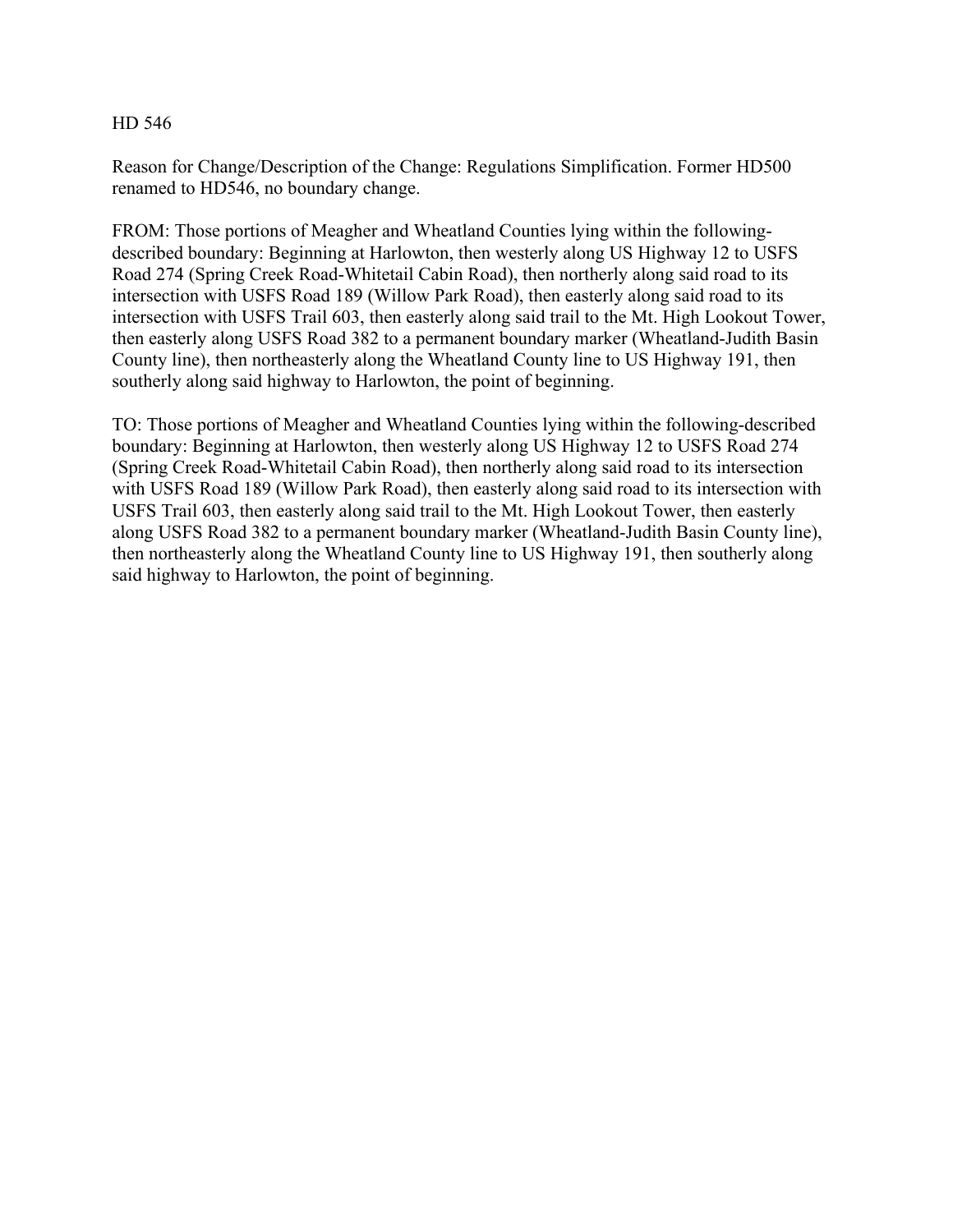Reason for Change/Description of the Change: Regulation simplification.

REMOVE: Those portions of Golden Valley, Musselshell and Yellowstone Counties lying within the following-described boundary: Beginning at Billings, then northwesterly along State Route 3 (Billings-Lavina Road) to US Highway 12, then easterly on said highway to US Highway 87, then southerly along said highway to Billings, the point of beginning.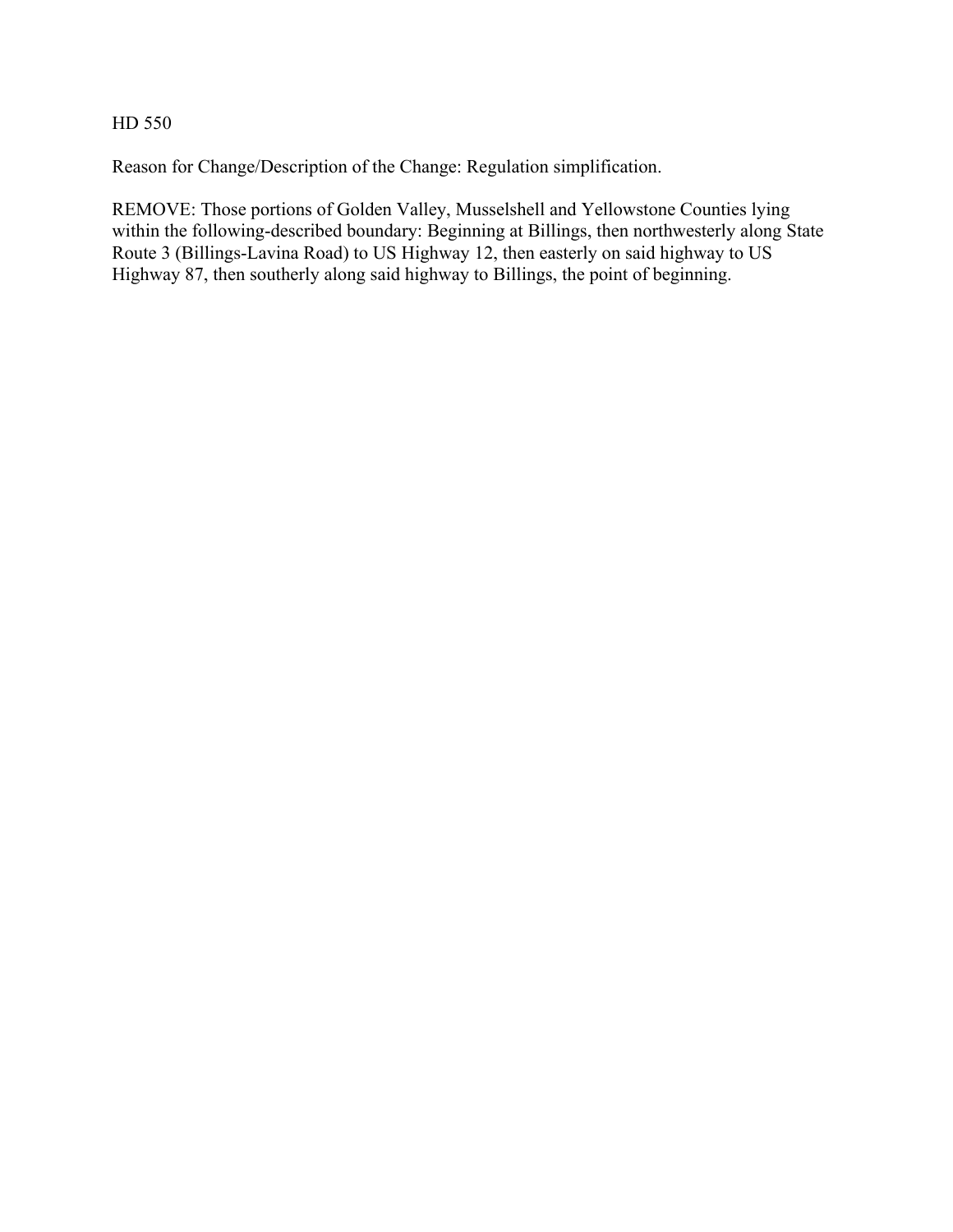#### HD 556 Stillwater-Rock Creek

# Reason for Change/Description of the Change: Regulations Simplification

ADD: Those portions of Carbon, Stillwater, Sweet Grass, and Yellowstone Counties lying within the following described boundary: Beginning at the Yellowstone River bridge at Big Timber, then east down the north bank of said river to the Yellowstone River bridge near Columbus, then easterly along Interstate 90 to Billings and its intersection with US Highway 87, then east on said highway to Old US Highway 87 (Old Hardin Road), then south along said road to the Crow Indian Reservation Boundary, then south and east along said boundary to its intersection with Bighorn Reservoir, then south down the west bank of Bighorn Reservoir to the Montana-Wyoming border, then west along said border to then west along said border to the Clark Fork Yellowstone - Rock Creek divide west of Glacier Lake, then westerly and northerly along said divide to its intersection with the Park County-Stillwater County line near Granite Peak, then westerly along said line to its intersection with the Stillwater-Slough Creek divide approximately one mile southeast of Timberline Peak, then northwesterly along said divide to the Boulder-Slough Creek divide at Columbine Pass, then westerly along said divide to Boulder Pass and the Yellowstone River - Boulder River divide (old Custer-Gallatin National Forest boundary) , then north along said divide to Elephant Head Mountain and the headwaters of Mission Creek, then northerly down said creek to its intersection with the Custer-Gallatin National Forest Boundary, then easterly along said boundary to its intersection with the Boulder River, then northerly down said river to its intersection with Interstate 90 at Big Timber, the point of beginning.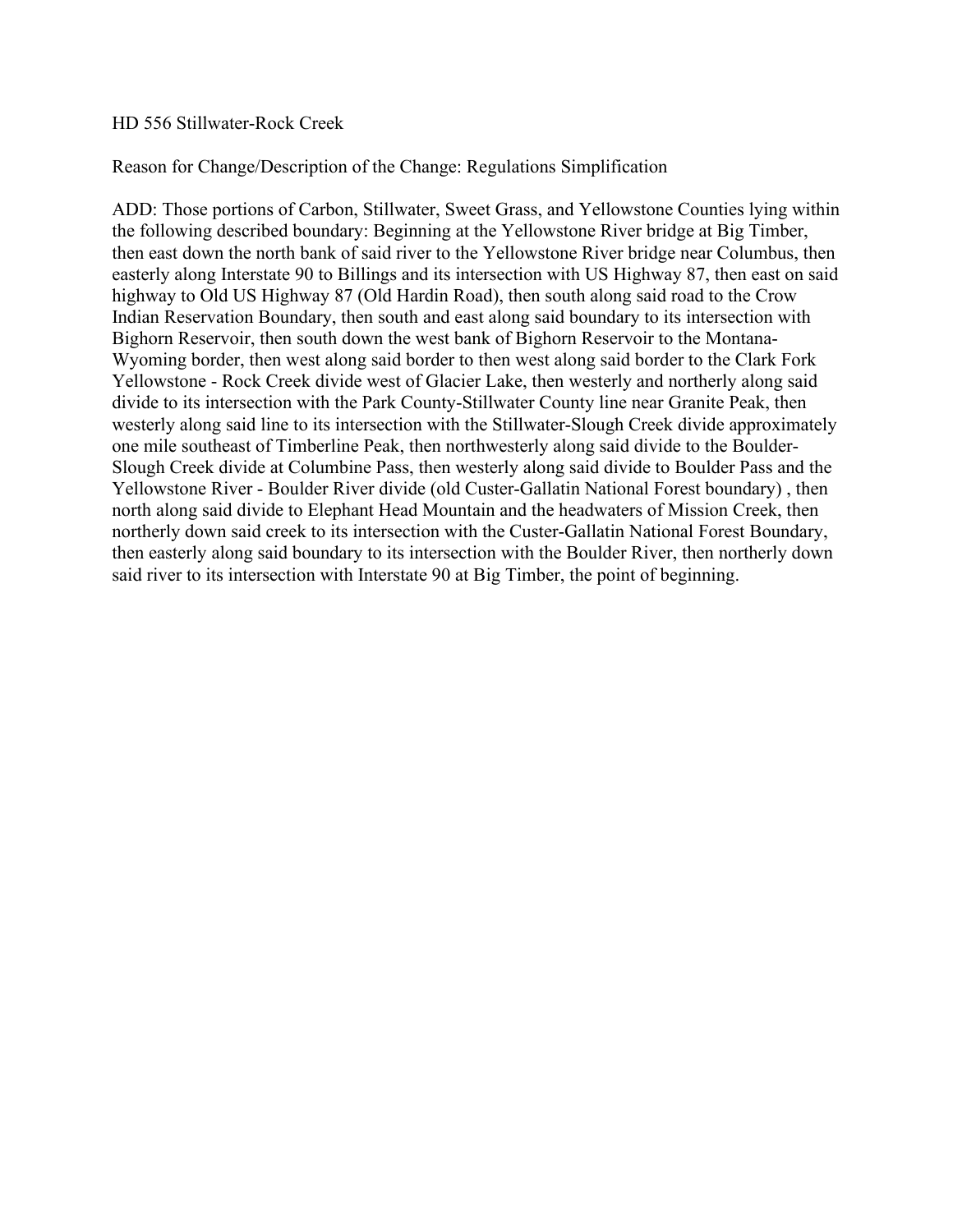Reason for Change/Description of the Change: Regulation simplification.

REMOVE: Those portions of Golden Valley, Stillwater and Yellowstone Counties lying within the following-described boundary: Beginning at Billings, then westerly along the north bank of the Yellowstone River to the Yellowstone River Bridge at Columbus, then westerly to the Columbus-Rapelje-Ryegate Road, then northerly along said road to US Highway 12 at Ryegate, then easterly along said highway to State Route 3 (Billings-Lavina Road), then southeasterly along said route to Billings, the point of beginning.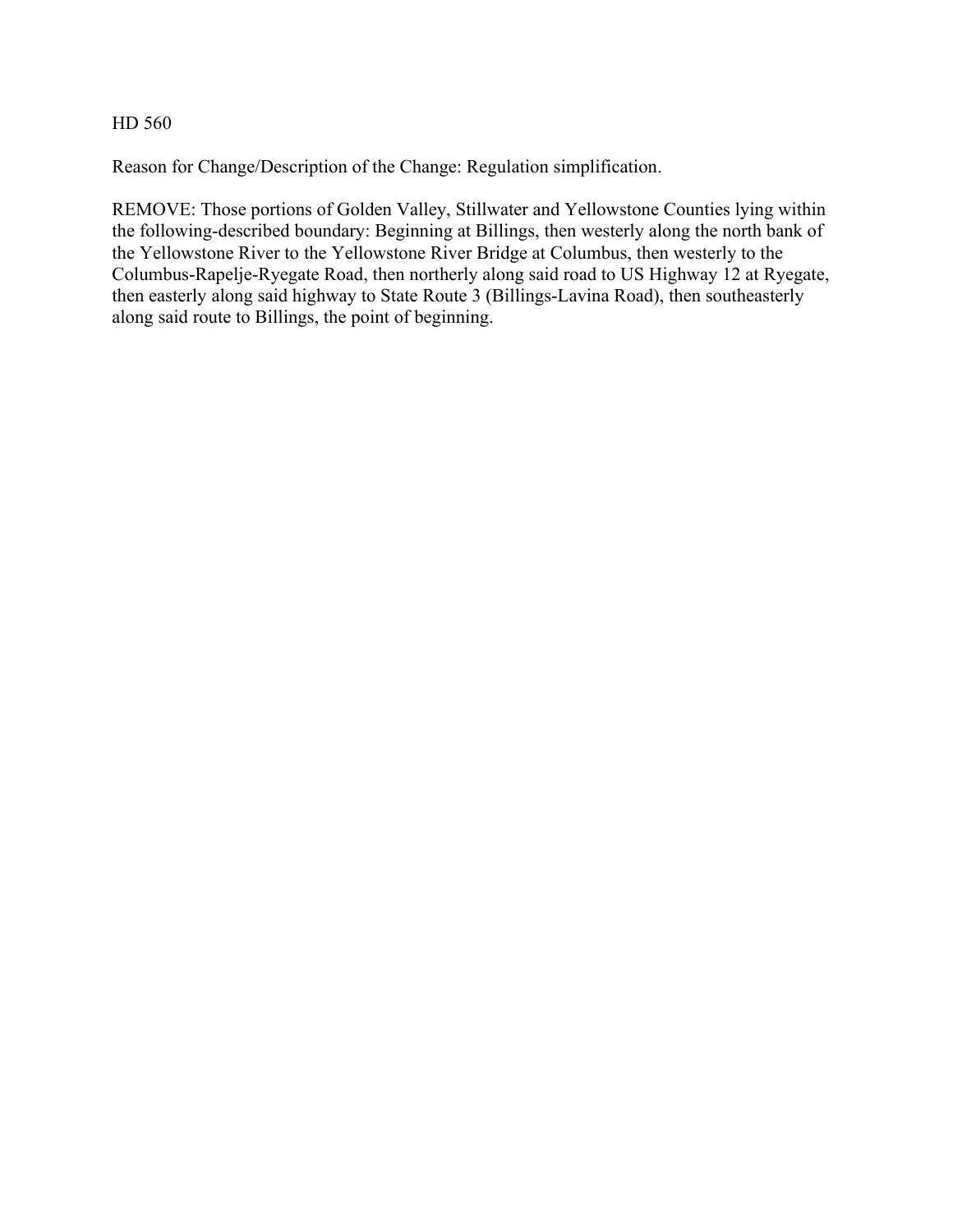Reason for Change/Description of the Change: Regulation simplification.

REMOVE: Those portions of Golden Valley, Sweet Grass, Stillwater and Wheatland Counties lying within the following described boundary: Beginning at Harlowton then southeast on US Highway 12 to Ryegate, then south along the Rapelje-Ryegate road to Rapelje, continuing south along US Highway 308 to the Yellowstone River Bridge at Columbus, then westerly along the north bank of the Yellowstone River to Sweet Grass Creek, then northwest up said creek to US Highway 191, then north on said highway to Harlowton, the point of beginning.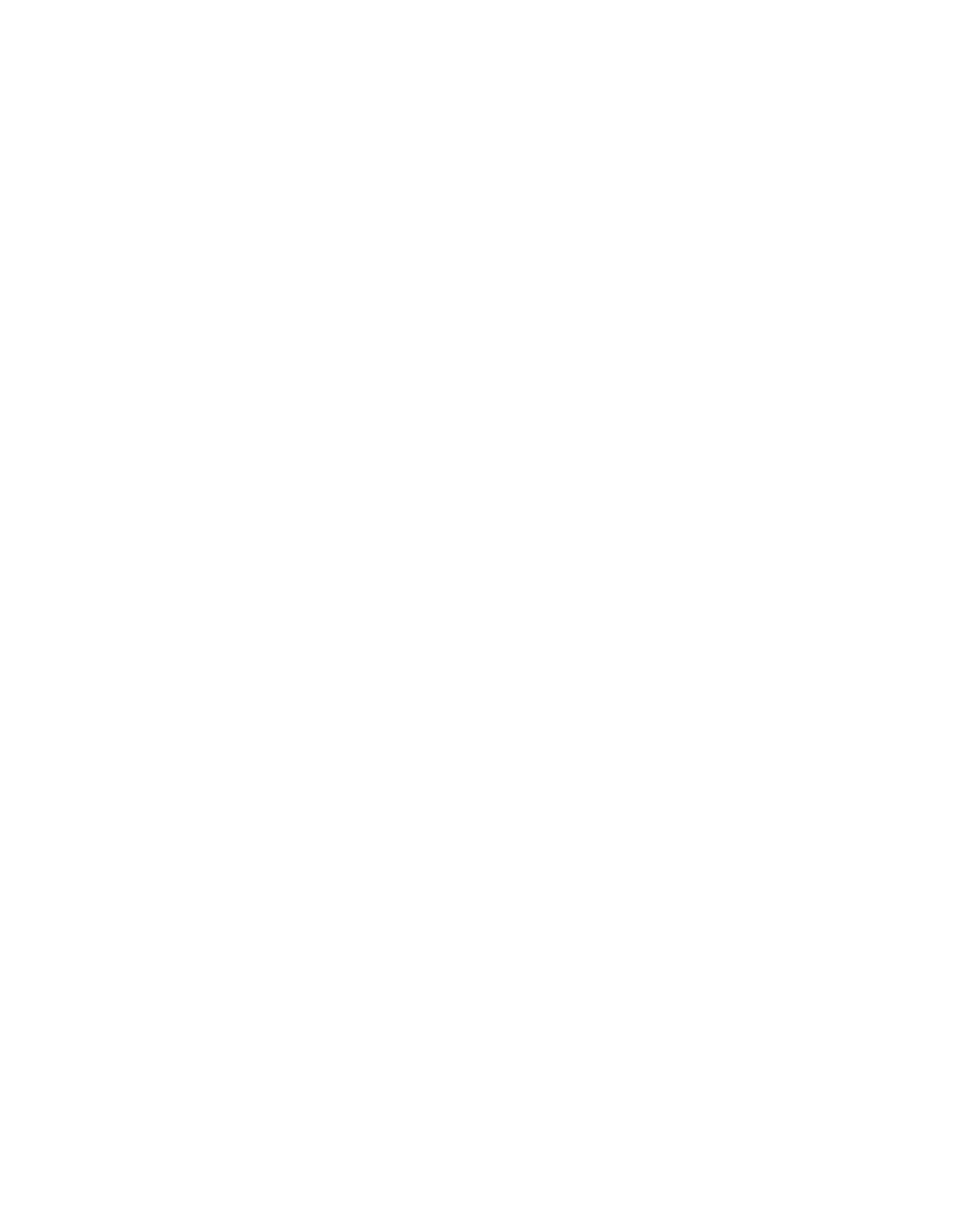HD 576 Big Coulee

Reason for Change/Description of the Change: Regulation simplification, combined former HDs 550, 560, and 570.

ADD: 576 Fish Creek-Big Coulee-Molt-Broadview-Billings: Those portions of Golden Valley, Stillwater, Sweet Grass, Wheatland, Musselshell and Yellowstone Counties lying within the following-described boundary: Beginning at Harlowton then easterly on US Highway 12 to US Highway 87, then southerly along said highway to Interstate 90 at Billings. Then westerly along said route to the Yellowstone River Bridge near Columbus. Then westerly along the north bank of the Yellowstone River to Sweet Grass Creek, then northwest up said creek to US Highway 191, then north on said highway to Harlowton, the point of beginning.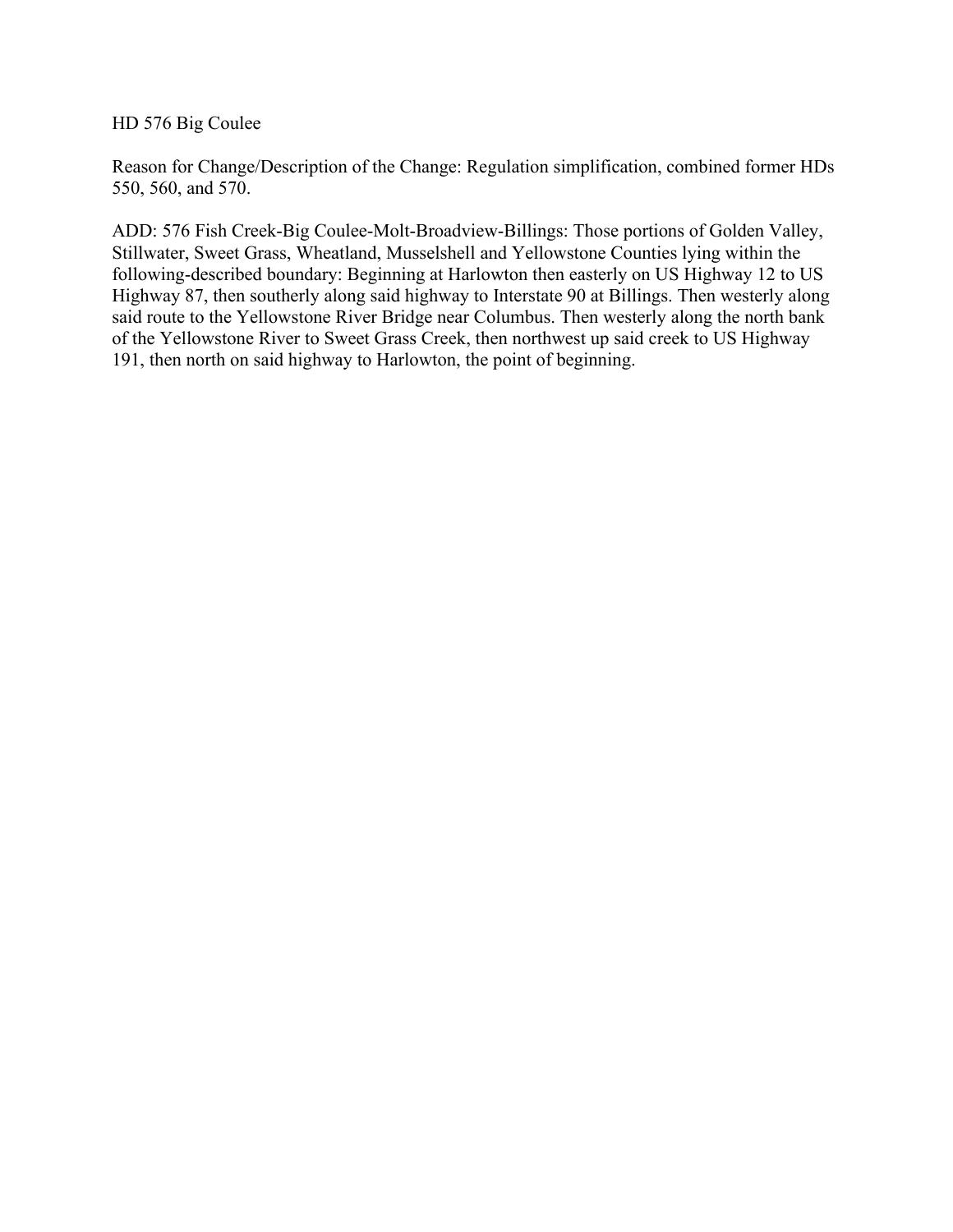Reason for Change/Description of the Change: Regulation simplification, renamed former HD590 to HD586, no boundary change.

FROM: Those portions of Wheatland, Sweet Grass, Meagher and Park Counties lying within the following-described boundary: Beginning at Harlowton, then southerly along US Highway 191 to Sweet Grass Creek, then westerly along said creek to Crazy Mountain Divide, then north and west along said divide to the head of Sixteenmile Creek, then west along said creek to US Highway 89, then north along said highway to Route 294, then east along said route to US Highway 12, then east along said highway to Harlowton, the point of beginning.

TO: Those portions of Wheatland, Sweet Grass, Meagher and Park Counties lying within the following-described boundary: Beginning at Harlowton, then southerly along US Highway 191 to Sweet Grass Creek, then westerly along said creek to Crazy Mountain Divide, then north and west along said divide to the head of Sixteenmile Creek, then west along said creek to US Highway 89, then north along said highway to Route 294, then east along said route to US Highway 12, then east along said highway to Harlowton, the point of beginning.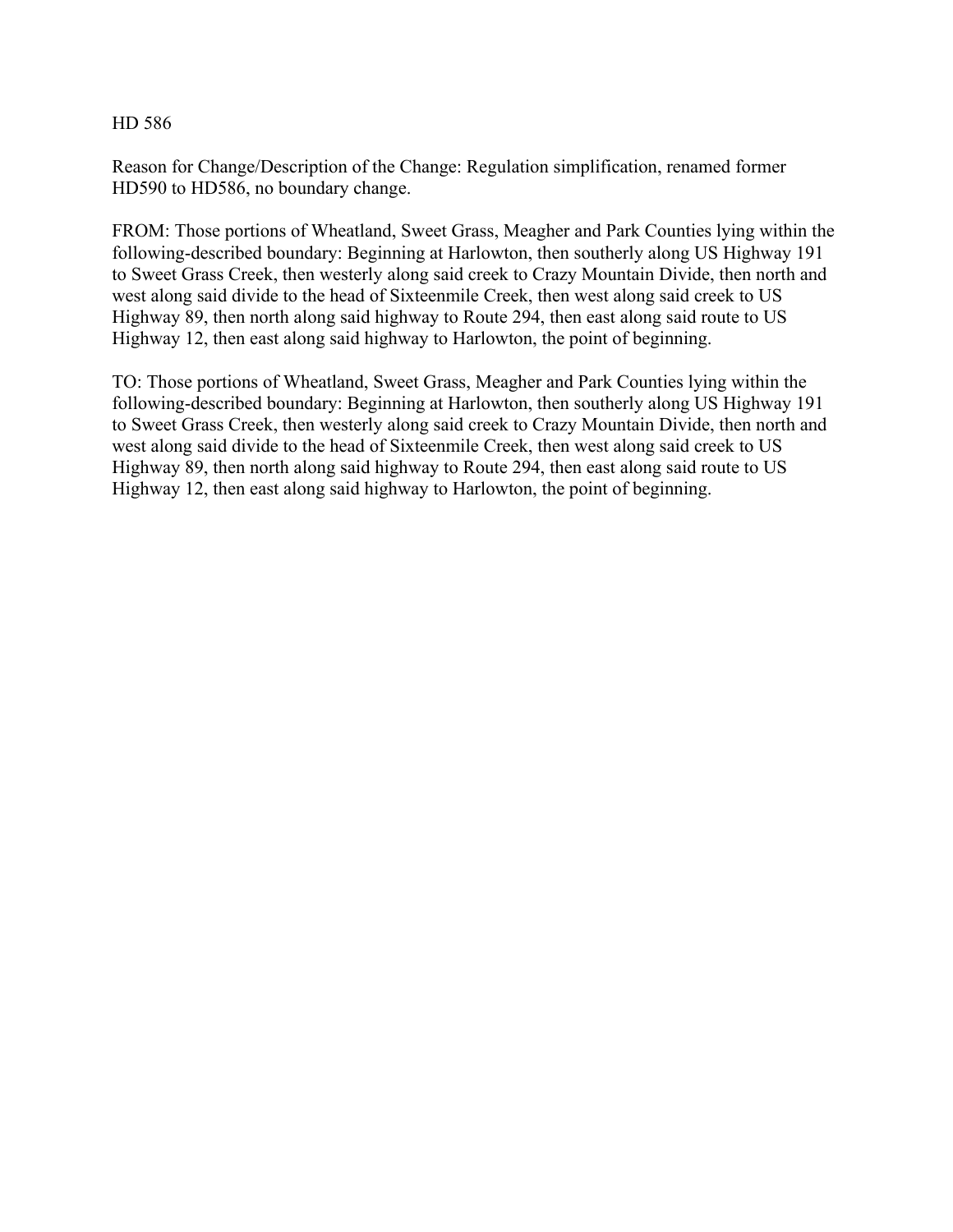Reason for Change/Description of the Change: Regulations Simplification, renamed former HD540 to HD596.

FROM: Those portions of Musselshell and Yellowstone Counties lying within the followingdescribed boundary: Beginning at Billings, then northerly along US Highway 87 to the Musselshell River, then easterly down said river to the Melstone-Custer road near Melstone, then in a southerly direction along said road to the Yellowstone River, then westerly along the north bank of said river to Billings, the point of beginning.

TO: Those portions of Musselshell and Yellowstone Counties lying within the followingdescribed boundary: Beginning at Billings, then northerly along US Highway 87 to US Highway 12, then easterly along said route to the Melstone-Custer road near Melstone, then in a southerly direction along said road to I94 at Custer, then westerly on I94 to its junction with I90. Then west on I90 to Billings, the point of beginning.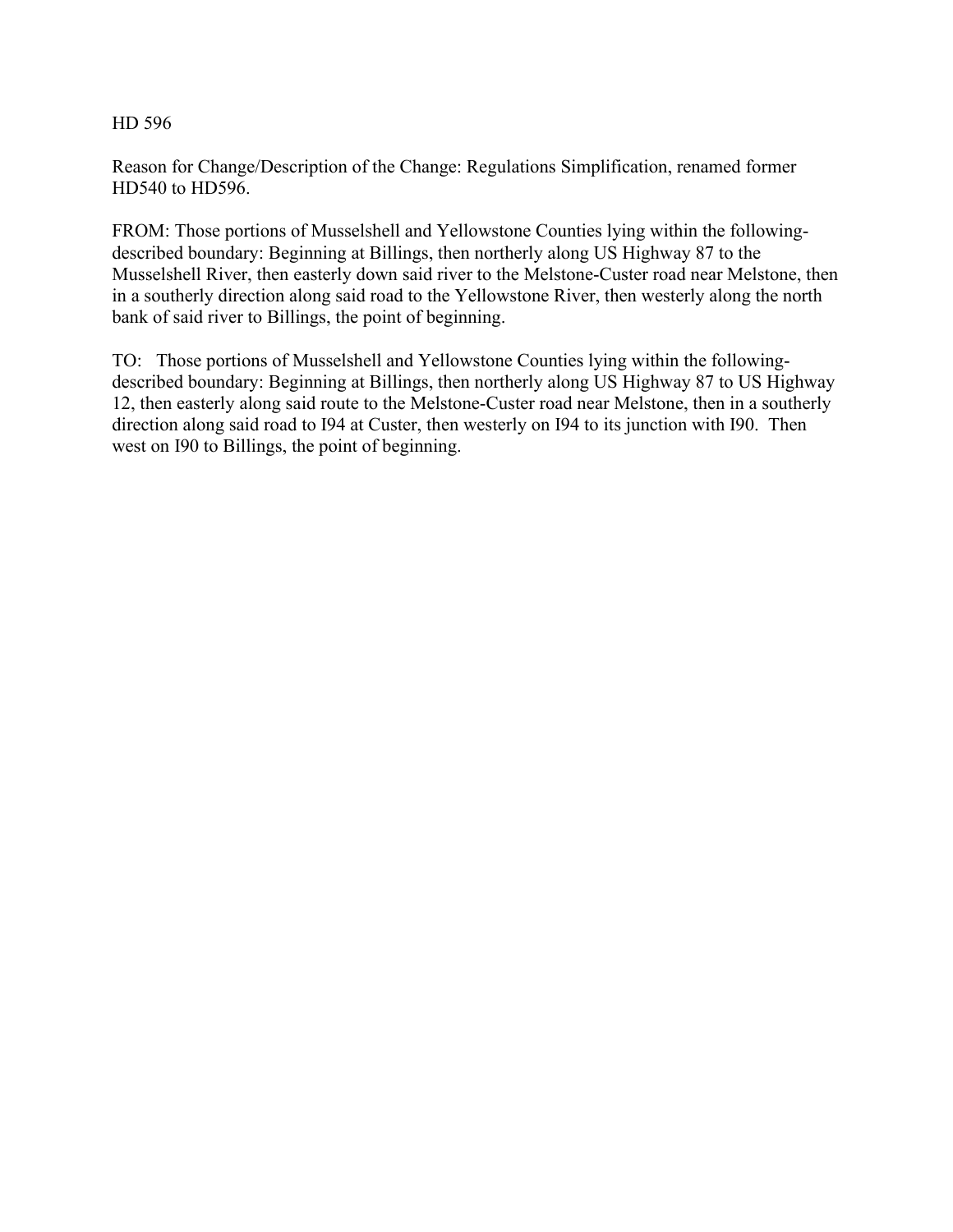# Region 6

HD 620

Reason for Change/Description of the Change: This proposal is to align boundaries with proposed deer/elk changes for 630 and 622 in separate proposals.

FROM: Those portions of Phillips and Valley Counties lying within the following-described boundary: Beginning at a point west of Dodson where US Highway 2 crosses the east boundary of the Fort Belknap Indian Reservation, then southerly, westerly, and northerly along said boundary to Little Suction Creek on the western boundary of the Fort Belknap Indian Reservation, then northwesterly along said creek to Suction Creek, then southwesterly along said creek to Cow Creek, then south along said creek to the Missouri River, then easterly downstream on said river and Fort Peck Reservoir to Timber Creek, then northerly along said creek to the Saco Road at Bill Anderson Ranch, then north along said road to US Highway 2 at Saco, then westerly along said highway to the east boundary of the Fort Belknap Indian Reservation, the point of beginning. NOTE: The following-described area is closed to all hunting: Slippery Ann Station, Section 36, T22N, R24E and Section 31, T22N, R25E, as posted.

TO: Those portions of Phillips and Valley Counties lying within the following-described boundary: Beginning at a point west of Dodson where US Highway 2 crosses the east boundary of the Fort Belknap Indian Reservation, then southerly, westerly, and northerly along said boundary to Little Suction Creek on the western boundary of the Fort Belknap Indian Reservation, then northwesterly along said creek to Suction Creek, then southwesterly along said creek to Cow Creek, then south along said creek to the Missouri River, then easterly downstream on said river and Fort Peck Reservoir to where the Charles M. Russell National Wildlife Refuge (CMR) Road 425 meets Fort Peck Reservoir, then north said road until Burke Ranch Road, then north on said road until Willow Creek Road, then northeasterly on said road to Ridge Road, then north along said road to Triple Crossing Access Road, then west along said road to Larb Creek Road, then north along said road to US Highway 2 at Saco, then westerly along said highway to the east boundary of the Fort Belknap Indian Reservation, the point of beginning. NOTE: The following-described area is closed to all hunting: Slippery Ann Station, Section 36, T22N, R24E and Section 31, T22N, R25E, as posted.